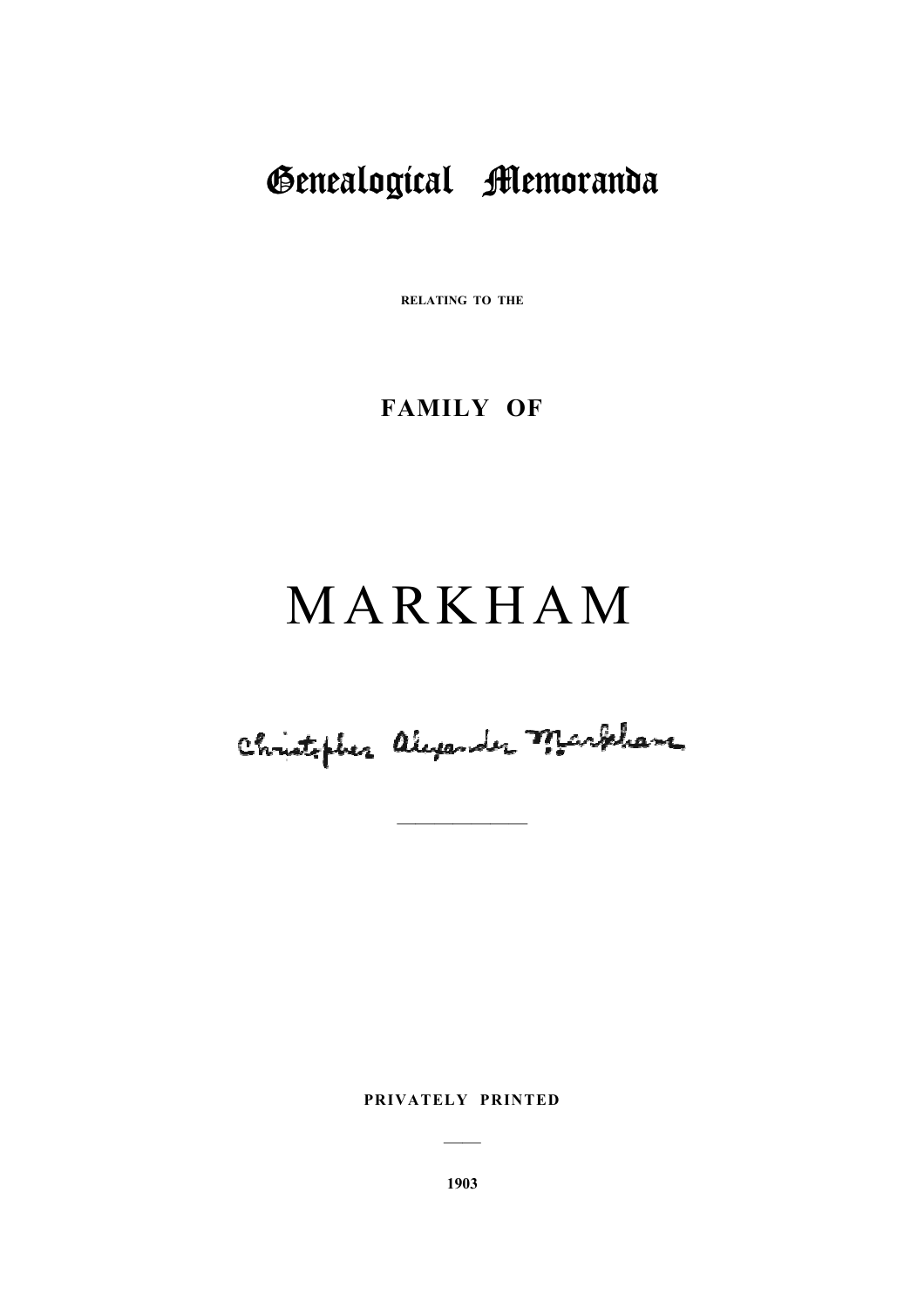#### **GENEALOGICAL MEMORANDA RELATING TO THE FAMILY OF MARKHAM.**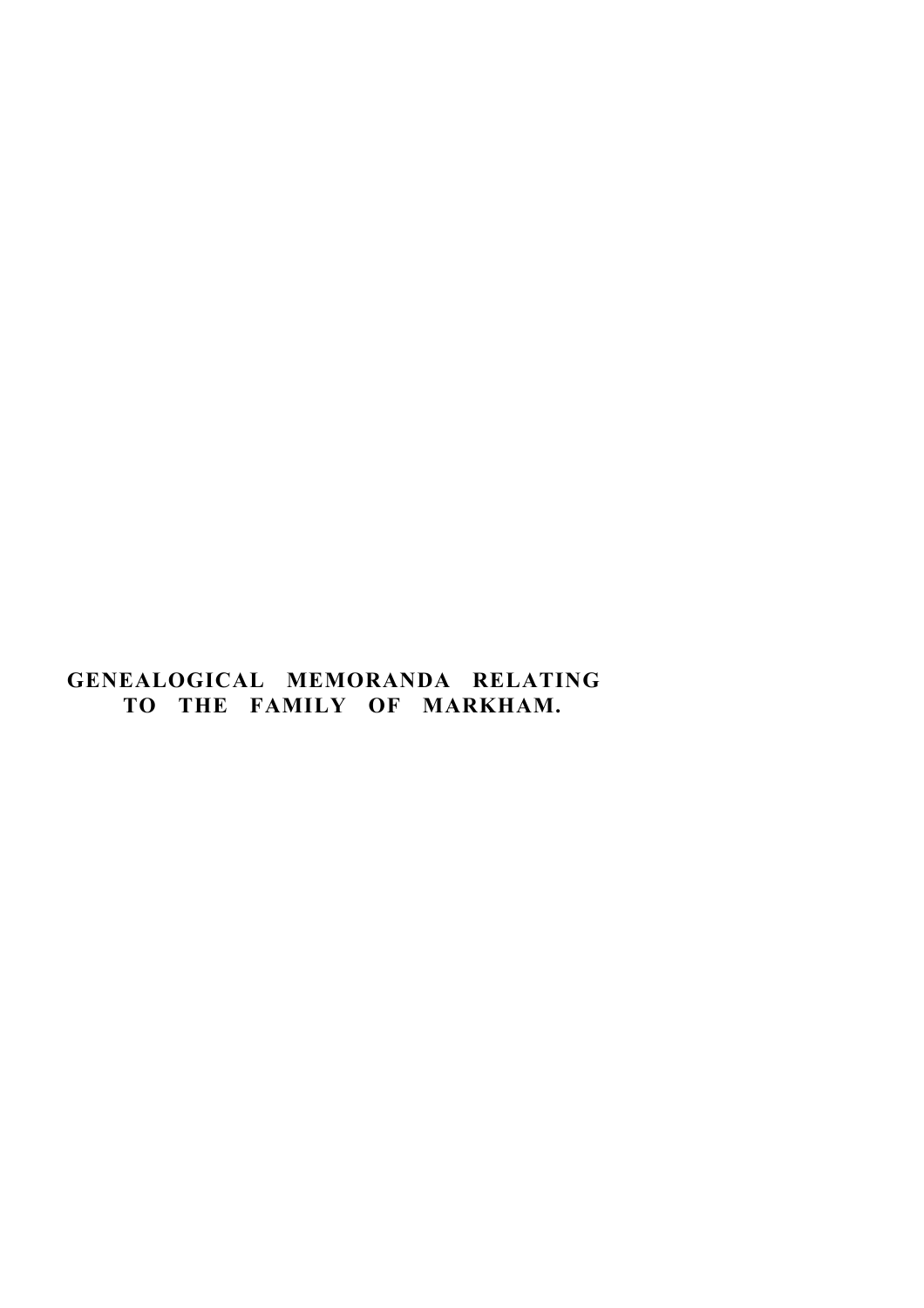#### *Pedigree of Markham.*

| 1605, bur. at Great Creaton.                                                                                                                                                                                                                                                                                                                                                                                                                                                                                                                                                                                                                                                                                    | William Markham of Great Creaton, co.<br>Northampton ; born circa 1530 ; died in                                                                                      |                                                                                                              |  |  |  |
|-----------------------------------------------------------------------------------------------------------------------------------------------------------------------------------------------------------------------------------------------------------------------------------------------------------------------------------------------------------------------------------------------------------------------------------------------------------------------------------------------------------------------------------------------------------------------------------------------------------------------------------------------------------------------------------------------------------------|-----------------------------------------------------------------------------------------------------------------------------------------------------------------------|--------------------------------------------------------------------------------------------------------------|--|--|--|
| Gregory Markham of St. Michael's, Cornhill,<br>London; Citizen and Skinner; apprenticed<br>to the Skinners' Company 24 June 1593,<br>admitted to the freedom 5 July 1600; bur.<br>at St. Michael's, Cornhill, 28 June 1632,<br>"Gregory Markham the elder, housekeeper,<br>free of the Skinners' and a widower." (St.<br>Michael's Parish Register). Will dated 2 April<br>1632, proved 2 July 1632 (P.C.C. 84 <i>Audley</i> ).                                                                                                                                                                                                                                                                                 | Elizabeth,<br>Edward<br>Boone,<br>marr.<br>about 1598 ; bur.<br>living 2 April<br>St.<br>1632.<br>Michael's,<br>at<br>Cornhill,<br>29<br>Jan-<br>uary $162_{2}^{1}$ . | A<br>died<br>Anne,<br>before<br>2<br>April 1632.                                                             |  |  |  |
| В<br>Rev. Francis Markham, Rector of Great Creaton;<br>born in November<br>Clement, born<br>Joan<br>1n<br>; admitted to Merchant Taylor's School in January $16\frac{09}{10}$ ; of<br>1602 ; exectrix to her<br>1601<br>Magdalen Hall,<br>Oxford,<br>matriculated<br>6 November 1618,<br>husband's will 14 February<br>aged<br>17.<br>B.A. 1622, M.A. 1624 ; Rector of Great Creaton 1626<br>$166\frac{1}{2}$ ; died 16 June 1686,<br>$\vdots$ executor<br>to his father's will 2 July 1632; died 26 June 1661, bur. in the<br>bur. in the church at Great<br>Creaton.<br>Creaton.<br>chancel<br>Great<br>Will<br>dated<br>June<br>1661,<br>proved<br>at<br>8<br>14 February $166\frac{1}{2}$ (P.C.C. 22 Laud). |                                                                                                                                                                       |                                                                                                              |  |  |  |
| James Markham of Great Creaton,<br>Elizabeth<br>gent; mentioned in his father's will<br>executrix<br>8 June 1661; bur. at Creaton. M.I.<br>to her hus-<br>Will dated 19 April 1692, proved<br>band's<br>8 November 1692 (P.C.C. 209 Fane).<br>8<br>ber 1692.                                                                                                                                                                                                                                                                                                                                                                                                                                                    | Gregory Markham<br>mentioned<br>in<br>will<br>of his brother,<br>James<br>will<br>Markham,<br>19<br>April<br>1692 ; marr. Sarah<br>Novem-<br>Warwick.                 | Elizabeth, marr. after<br>8 June 1661, William<br>Vincent of Thornton,<br>co. Leicester; aged<br>49 in 1682. |  |  |  |
| Francis<br>Markham,<br>Martha Markham, bur.<br>living 8 June 1661.<br>at Creaton 1 January<br>$171\frac{0}{1}$ .                                                                                                                                                                                                                                                                                                                                                                                                                                                                                                                                                                                                | George Castel, Vicar<br>Rev.<br>Bitteswell<br>of<br>born<br>in<br>$1623$ ; died 10<br>September<br>1704.                                                              | Mary, marr. before<br>8 June 1661 ; died<br>10 November 1680.                                                |  |  |  |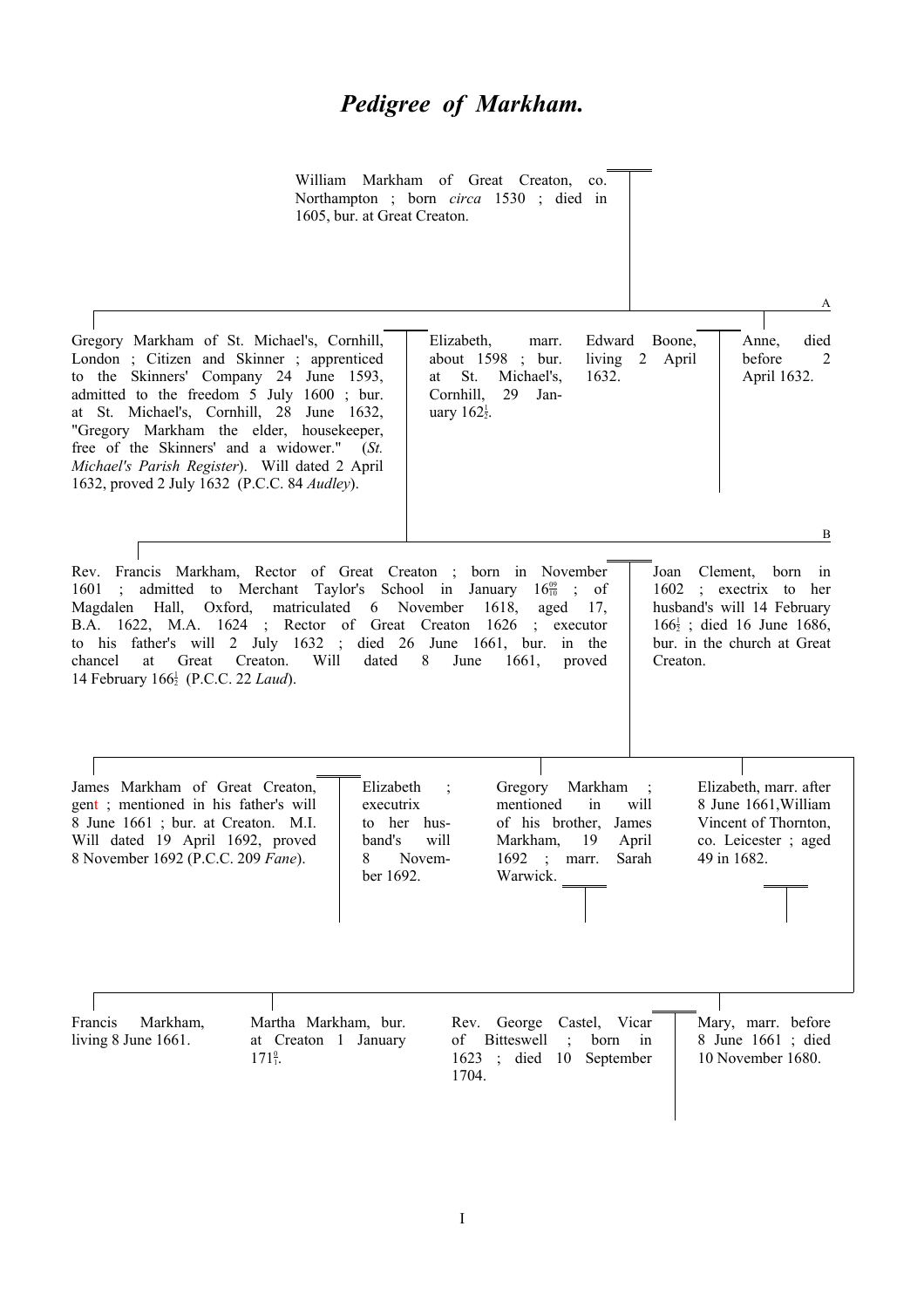| A                                                                                                                                                                                                                                                                                    |                                                                                                                                                                     |                                                                                                                                                                                                                                                                           |                                                                                                |                                                                                                        |
|--------------------------------------------------------------------------------------------------------------------------------------------------------------------------------------------------------------------------------------------------------------------------------------|---------------------------------------------------------------------------------------------------------------------------------------------------------------------|---------------------------------------------------------------------------------------------------------------------------------------------------------------------------------------------------------------------------------------------------------------------------|------------------------------------------------------------------------------------------------|--------------------------------------------------------------------------------------------------------|
| John Markham of Great<br>North-<br>Creaton,<br>co.<br>ampton, yeoman; men-<br>tioned in will of his<br>brother, Gregory Mark-<br>ham, 2 April 1632.<br>Will dated 22 April<br>1641, proved at North-<br>ampton 14 May 1641.<br>(III. Series, $B$ 261.)                               | Dorothy<br>Pear-<br>dau.<br>of<br>son,<br>Pearson<br>John<br>of Spratton, co.<br>Northampton<br>executrix to her<br>will<br>husband's<br>14 May 1641 ;<br>died s.p. | Thomas Markham of<br>Great Creaton, yeo-<br>man; mentioned in<br>will of his brother,<br>Gregory Markham,<br>2 April 1632, and<br>of his brother, John<br>Markham, 22 April<br>1641. Will dated 13<br>June 1662, proved<br>at Northampton 9<br>January $166\frac{3}{4}$ . | of<br>Creaton.                                                                                 | Henry Allen<br>Great                                                                                   |
| William Markham;<br>mentioned in will<br>of his uncle, John<br>Markham, 22 April<br>$1641$ ; executor to<br>his father's will 9<br>January $166\frac{3}{4}$ .                                                                                                                        | William<br>Conquest,<br>13<br>living<br>1662.                                                                                                                       | 13<br>June<br>living<br>June 1662.                                                                                                                                                                                                                                        | Henry Lucas of<br>Guilsborough,<br>Northamp-<br>co.<br>ton.                                    | Elizabeth,<br>died,<br>aged 65, 2 May<br>1706, and<br>bur.<br>Old,<br>at<br>co.<br>Northampton.        |
| B                                                                                                                                                                                                                                                                                    |                                                                                                                                                                     |                                                                                                                                                                                                                                                                           |                                                                                                | B                                                                                                      |
| Markham,<br>Gregory<br>Skinner ; born<br>and<br>$160\frac{1}{2}$<br>admitted<br>to<br>Taylor's<br>School<br>in<br>of the Skinner's<br>a Freeman<br>Company 8 July 1626 ; bur.<br>6 April 1666 ; "Greg: Mark-<br>ham upholster,<br>our<br>Little<br>More<br>ın<br>(Smith's Obituary.) | Citizen<br>Rose<br>12 March<br>Merchant<br>$161\frac{1}{2}$<br>23 January $162\frac{2}{3}$ .<br>neighbour<br>fields."                                               | Randall<br>Scarborough,<br>marr. at All Hallow's<br>London,<br>in the Wall, London,<br>Merchant                                                                                                                                                                           | Wilbraham<br>of St. MartinOutwich,<br>Citizen<br>and<br>Taylor<br>living 2 April 1632.         | Martha,<br>marr.<br>at<br>St. Michael's Corn-<br>hill,<br>London,<br>24<br>February $162\frac{2}{3}$ . |
| Joseph<br>Markham,<br>St.<br>bapt.<br>at<br>Michael's,<br>Corn-<br>hill,<br>London,<br>8<br>January $162^{\frac{3}{4}}$ ; bur.<br>22<br>there<br>August<br>1624.                                                                                                                     | Markham,<br>Ann<br>$\,$ at<br>St.<br>bapt.<br>Michael's, Corn-<br>hill, London, 16<br>and<br>bur.<br>July,<br>24<br>July<br>there<br>1626.                          | Alice Markham, bapt.<br>St.<br>at<br>Michael's,<br>Cornhill,<br>London,<br>30 November 1627 ;<br>there<br>9<br>bur.<br>Sep-<br>tember 1630.                                                                                                                               | Sarah Markham,<br>bapt.<br>at<br>St.<br>Michael's, Corn-<br>hill, London, 19<br>February 1628. | Mary Markham,<br>bapt.<br>at<br>St.<br>Michael's, Corn-<br>hill, London, 19<br>February 1628.          |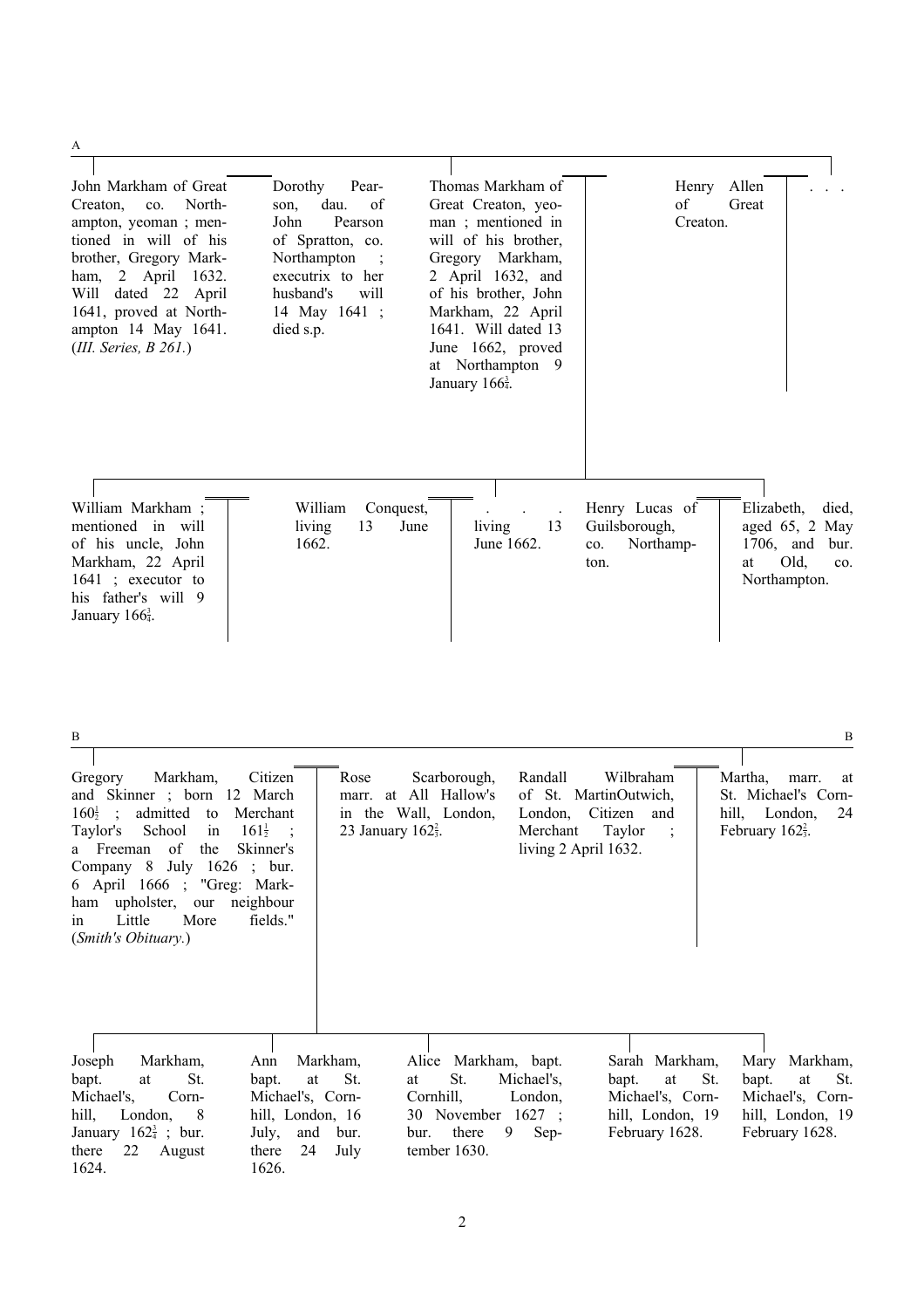| Thomas<br>William Markham of St. Leonards's,<br>Joice; executrix<br>Markham,<br>Foster Lane, London, Citizen and<br>to her husband's<br>bapt. at St. Michael's,<br>Skinner ; born 29 October 1605 ;<br>will 19 October<br>Cornhill, London, 16<br>Merchant<br>1647 ; living 10<br>August and bur. there<br>admitted<br>to<br>Taylor's<br>School in 1617.<br>Will dated 27<br>January $164\frac{7}{8}$ .<br>20 August 1607.<br>$19$ Oc-<br>September 1647, proved<br>tober 1647 (P.C.C. 214 Fincs).                                                                                                                                                                                                                                                                                           | Elizabeth Mark-<br>ham, bapt. at St.<br>Michael's, Corn-<br>hill, London, 14<br>August 1608<br>there 31<br>bur.<br>October 1614.                           |
|----------------------------------------------------------------------------------------------------------------------------------------------------------------------------------------------------------------------------------------------------------------------------------------------------------------------------------------------------------------------------------------------------------------------------------------------------------------------------------------------------------------------------------------------------------------------------------------------------------------------------------------------------------------------------------------------------------------------------------------------------------------------------------------------|------------------------------------------------------------------------------------------------------------------------------------------------------------|
| John Markham of St. Martin<br>Elizabeth<br>Simpson,<br>Elizabeth, living 9<br>dau.<br>John<br>Simpson<br>Outwich, London,<br>merchant :<br>of<br>of<br>September 1658;<br>born 20<br>August, bapt. at St.<br>St. Albans, co. Hertford;<br>marr. Peake.<br>her<br>Michael's, Cornhill, London, 24<br>executrix<br>to<br>hus-<br>September $1609$ ;<br>band's<br>will<br>admitted to<br>9 October<br>Merchant<br>Taylor's<br>School<br>1658<br>$\ddot{\cdot}$<br>mentioned<br>in<br>in<br>1617; mentioned in his father's<br>of<br>brother-in-<br>will<br>her<br>will 2 April 1632.<br>Will dated<br>Francis<br>the<br>Rev.<br>law.<br>9 September 1658, proved 12<br>Markham, 8<br>June 1661;<br>October<br>1658<br>556<br>St.<br>Albans<br>(P.C.C.<br>died<br>at<br>in<br>1701.<br>Wootton). | Sarah Mark-<br>ham, living 2<br>April 1632.<br>Mary Mark-<br>ham, living 2<br>April 1632.                                                                  |
| Markham<br>Rose,<br>died<br>John<br>of<br>Elizabeth, not 21, 9 Sep-<br>Middle-<br>1 Nov 1740,<br>tember 1658; marr. Thomas<br>Staines,<br>co.<br>sex ; silk thowster ;<br>St.<br>Stanton,<br>bur.<br>at<br>Cox.<br>of<br>co.<br>Giles', North-<br>born circa 1650; died<br>Buckingham; died in Feb-<br>December<br>ruary $17\frac{19}{20}$ .<br>1<br>1721,<br>ampton.<br>bur. at Staines.                                                                                                                                                                                                                                                                                                                                                                                                    | Sarah, not 21, 9 September<br>1658; died in 1727.<br>She<br>marr. Francis Tutt.                                                                            |
| Robert Mark-<br>John Markham of<br>William<br>Markham<br>of<br>Philippa, died<br>Winslow, co. Buck-<br>August<br>ham, bur. at<br>Northampton,<br>20<br>attorney,<br>1723, bur. in<br>and one of the six clerks<br>ingham, attorney ;<br>Staines 3 July<br>1753.<br>in Chancery ; mentioned<br>died 29 May 1746,<br>the church at<br>Winslow.<br>bur. in the church<br>in the will of his brother,<br>at Winslow.<br>John Markham, 28 April<br>Will<br>28<br>1746 ; died 31 January<br>dated<br>April<br>1763, bur. at St. Giles,<br>1746,<br>proved 11<br>June 1746 (P.C.C.<br>Northampton. Will dated<br>186 Edmunds).<br>18 May 1762, proved 26<br>February 1763 (P.C.C.)                                                                                                                  | C<br>Elizabeth Plow-<br>dau.<br>of<br>man,<br>Henry Plowman<br>of Northampton,<br>attorney; bur. at<br>St. Giles', North-<br>ampton, in Oc-<br>tober 1745. |
| 31<br>Rev. Charles Markham, Rector of Shangton,<br>Elizabeth,<br>born<br>CO <sub>2</sub><br>born at Northampton<br>10<br>December 1717; died<br>September<br>Leicester<br>$\sim$ $-$<br>16 April 1718.<br>1722 :<br>Lincoln College, Oxford, matriculated<br>of<br>29 April 1741, B.A. 1744, M.A. from Emmanuel<br>College, Cambridge, 1778 ; Rector of Great Oxendon,<br>John Markham,<br>bur.<br>co. Northampton, August 1752, and of Shangton, co.<br>at St. Giles', North-<br>Leicester, 14 July 1767 ; died 8 December 1802,<br>ampton, in May 1723.<br>bur. at Shangton. Will dated 10 May 1787, proved<br>28 March 1803 (P.C.C.)<br>Elizabeth,<br>Markham,<br>at<br>St.<br>bur.<br>Giles'.<br>Northampton, 29 May<br>Cha: Markham<br>1752.                                            | D<br>Sarah<br>Thomp-<br>son,<br>marr.<br>at<br>Shangton<br>7<br>June 1773.                                                                                 |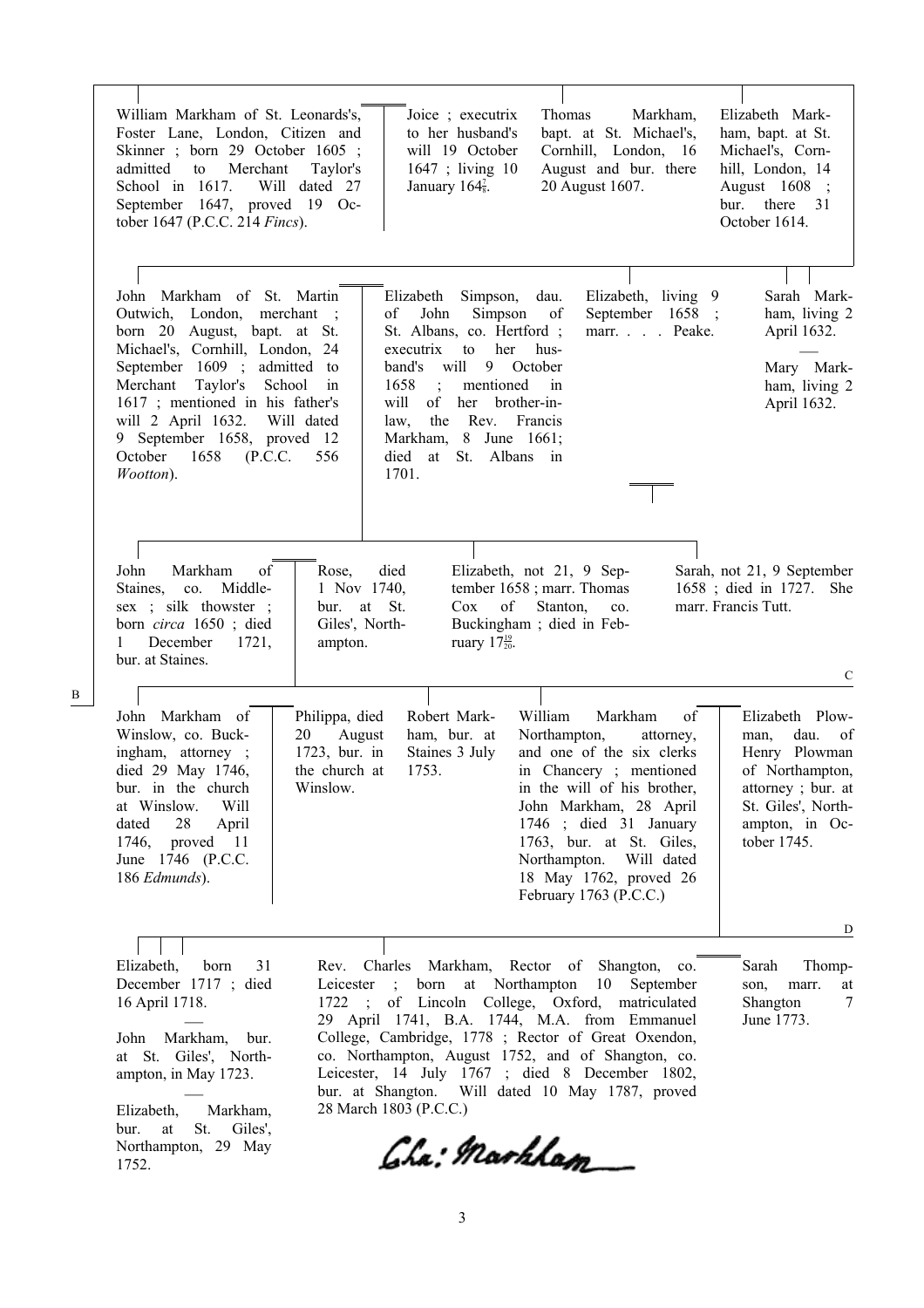| $\mathcal{C}$<br>Sarah, marr. William Curll of Saham<br>Tony, co. Norfolk.<br>1723.                | She died in                                                                                                  | Thomas<br>Staines,<br>of<br>Middlesex<br>$\overline{\phantom{a}}$<br>7 December 1749,<br>and bur. at Staines. | Markham<br>co.<br>died        | 4 Au-<br>died<br>1741.<br>gust<br>and bur. at<br>Staines.                                                                                                                                     | Elizabeth,<br>1728, Henry Plowman. | before<br>marr.                                                           |
|----------------------------------------------------------------------------------------------------|--------------------------------------------------------------------------------------------------------------|---------------------------------------------------------------------------------------------------------------|-------------------------------|-----------------------------------------------------------------------------------------------------------------------------------------------------------------------------------------------|------------------------------------|---------------------------------------------------------------------------|
| D<br>Robert<br>Markham,<br>27<br>Septem-<br>born<br>ber 1724 ; bur. 10<br>March $172\frac{5}{6}$ . | Henry William Markham<br>Northampton,<br>of<br>ney ; born 13 February<br>$172\frac{5}{6}$ ;<br>died<br>1776. | attor-<br>5<br>January                                                                                        | Christopher<br>April<br>1804. | Frances Mansel, dau. of the Rev.<br>Mansel,<br>Long Newton, co. Durham; marr.<br>at St. Giles', Northampton, 16<br>$1744$ ; died<br>Will dated 8 April 1779,<br>proved 7 August 1804 (P.C.C.) | Rector<br>of<br>20 February        | Rose<br>Mark-<br>died<br>ham,<br>in<br>infancy,<br>25<br>October<br>1727. |
| William<br>Henry<br>59th<br>Regiment<br>Ensign                                                     | Markham,<br>born<br>13<br>of<br>Foot;                                                                        | $174\frac{5}{6}$ ;<br>February<br>died<br>Cars<br>at                                                          |                               | Christopher Markham,<br>born 3 March $174\frac{6}{7}$ ;                                                                                                                                       | John                               | E<br>Markham,<br>born 5 May 1748;                                         |

4

Maine, co. Berwick, 22 April 1797. Administration granted 8 November 1797 (P.C.C.)

 $\frac{c}{c}$ Т

> died 24 June 1747. bur. 17 May 1749.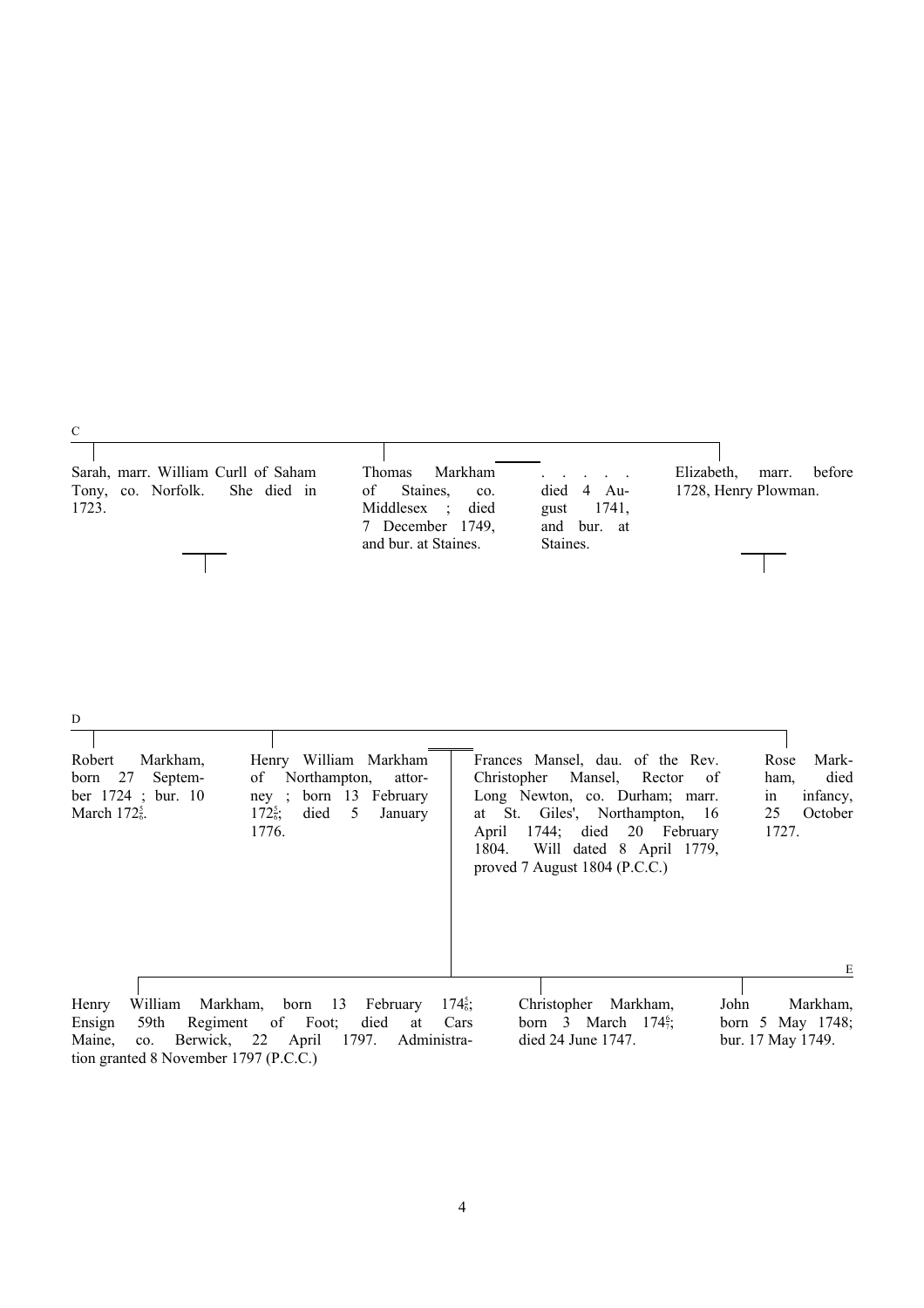John Markham of Northampton, attorney ; born at Northampton 5 May 1750 ; Clerk of the Lieutenancy for the county of Northampton ; died 4 August 1803, bur. at St. Giles', Northampton. Will dated 3 August 1803, proved 28 November 1803 (P.C.C.)

E

 Hannah Wagstaffe, dau. of John Wagstaffe ; born 31 July 1758 ; marr. at Daventry, co. Northampton, 23 July 1778; died 7 May 1820, and bur. at St. Giles', Northampton. Administration granted 3 November 1820.

 Frances Markham, born in June 1754; died at Northampton, 19 February 1814. Will dated 19 May 1804, proved 9 August 1814 (P.C.C.)

I

 Sarah Markham, born 4 Jan. 1756, and died in infancy.

F

rwzkham

Charles Markham of Northampton; born at Northampton 28 December 1778 ; educated at Rugby ; appointed Master Extraordinary in Chancery 7 April 1800, and Clerk of Lieutenancy and Clerk of the Peace for co. Northampton in 1823 ; died, aged 68, 20 October, bur. in the North-East chapel of St. Giles', Northampton, 26 October 1846. M.I. Will dated 24 August, proved 10 November 1846.

Phoodes Machham

Eliza Mary Packharness, dau. of John Packharness of St. Ann's, Jamaica ; born in March 1785 ; marr. at St. Gregory by St. Paul's, London, 23 September 1811 ; died, aged 73, 17 December, bur. in the churchyard at St. Giles', Northampton, 21 December 1858. M.I.

(*For issue see* "*Visitation of England and Wales*," *Vol. II.*, *page 29*.)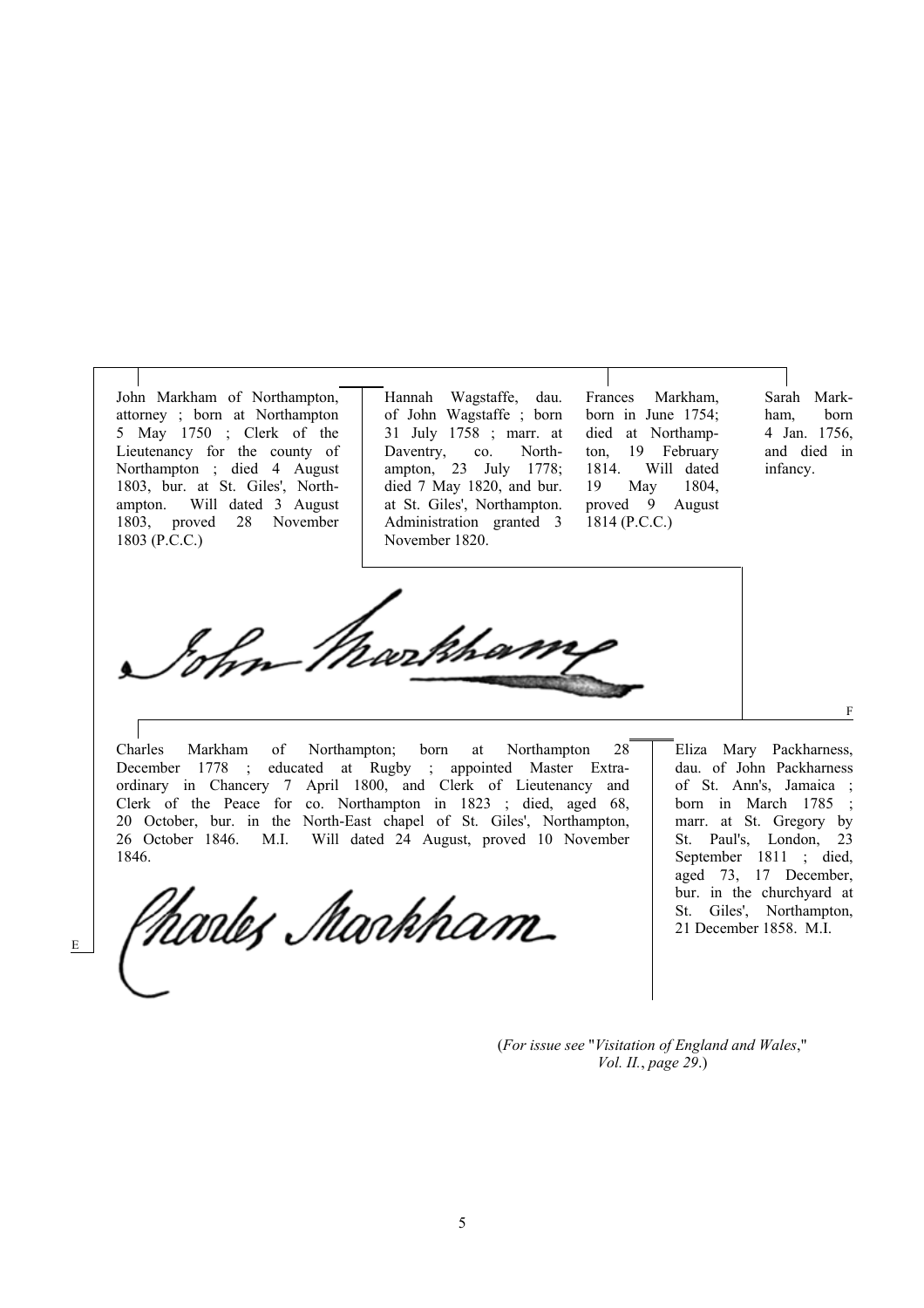F John Markham of Lamport, co. North-Ampton ; born 31 December 1780 ; died 7 January 1855, bur. at Lamport. Will dated 22 January 1853, proved 31 March 1855. (P.C.C.) Elizabeth C. Phillips of Badby, co. Northampton ; died in July 1810. Frances Markham, born 15 January 1781 ; marr. John William Smith, of Shrewsbury, co. Salop ; born in 1770; died in November 1859. Edward Markham, born 18 February and died 3 August 1783. Henry William Mark-<br>ham, Surgeon 56<sup>th</sup> ham, Surgeon Regiment of Foot ; born 4 March 1785 ; died at Salisbury, co. Wilts, 14 March 1840. Will dated 12 February, proved 15 April 1840.  $\overline{\phantom{a}}$ 

 $\overline{\phantom{a}}$ Elizabeth Markham, born in March 1786 ; died at Northampton 13 November 1870, bur. at St. Giles', Northampton. Will dated 17 September 1870, proved 29 November 1870.

 Catherine, born in March 1787 ; marr. 15 March 1808, John Gregory Page Atkins of the 17th Light Dragoons. She died at Kaira, East Indies, in August 1818.

 Christopher Markham of Northampton, attorney born 12 September 1790 ; Mayor of Northampton 1856 ; died 25 June 1858, bur. at St. Giles', Northampton. Administration granted 24 September 1858.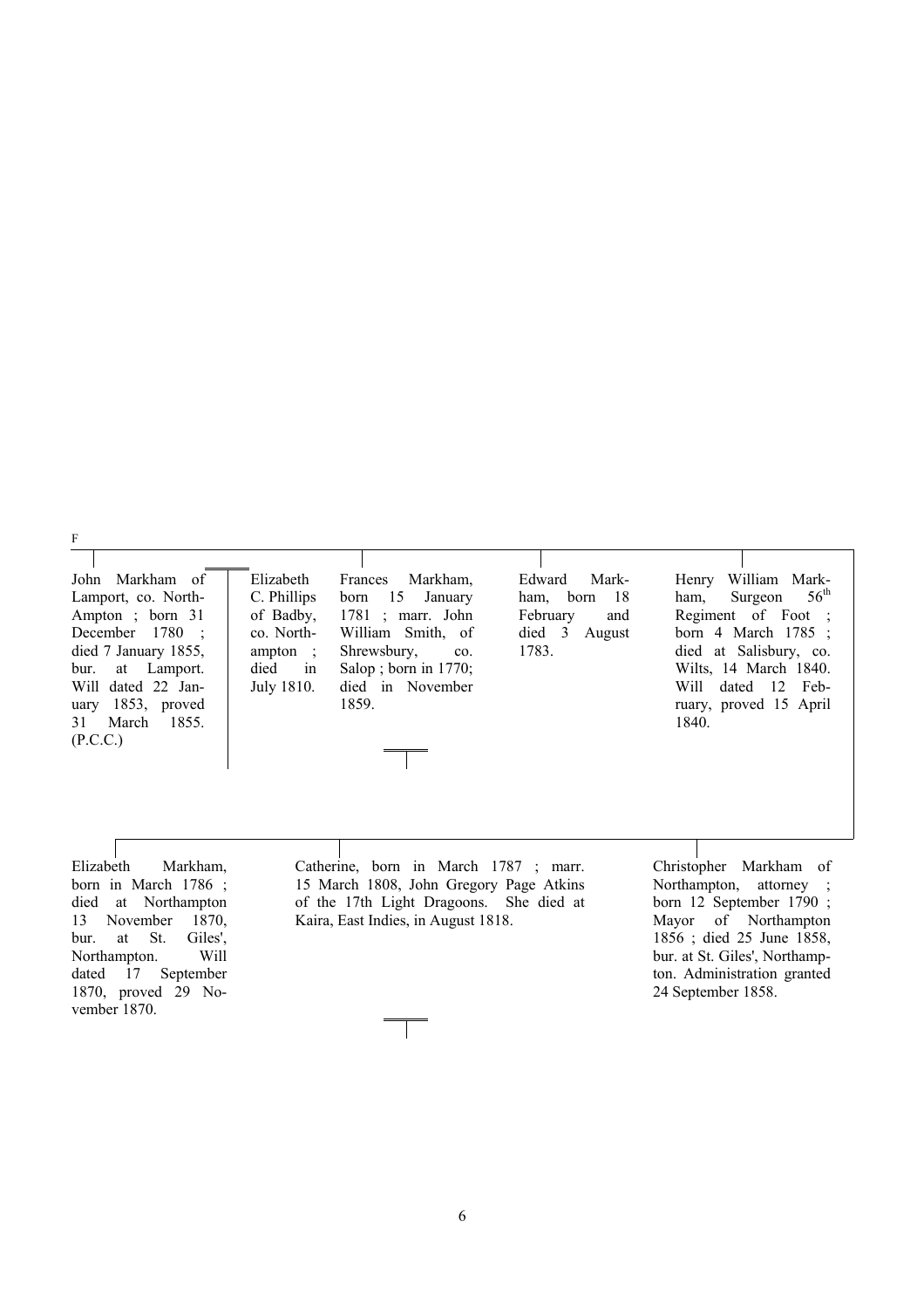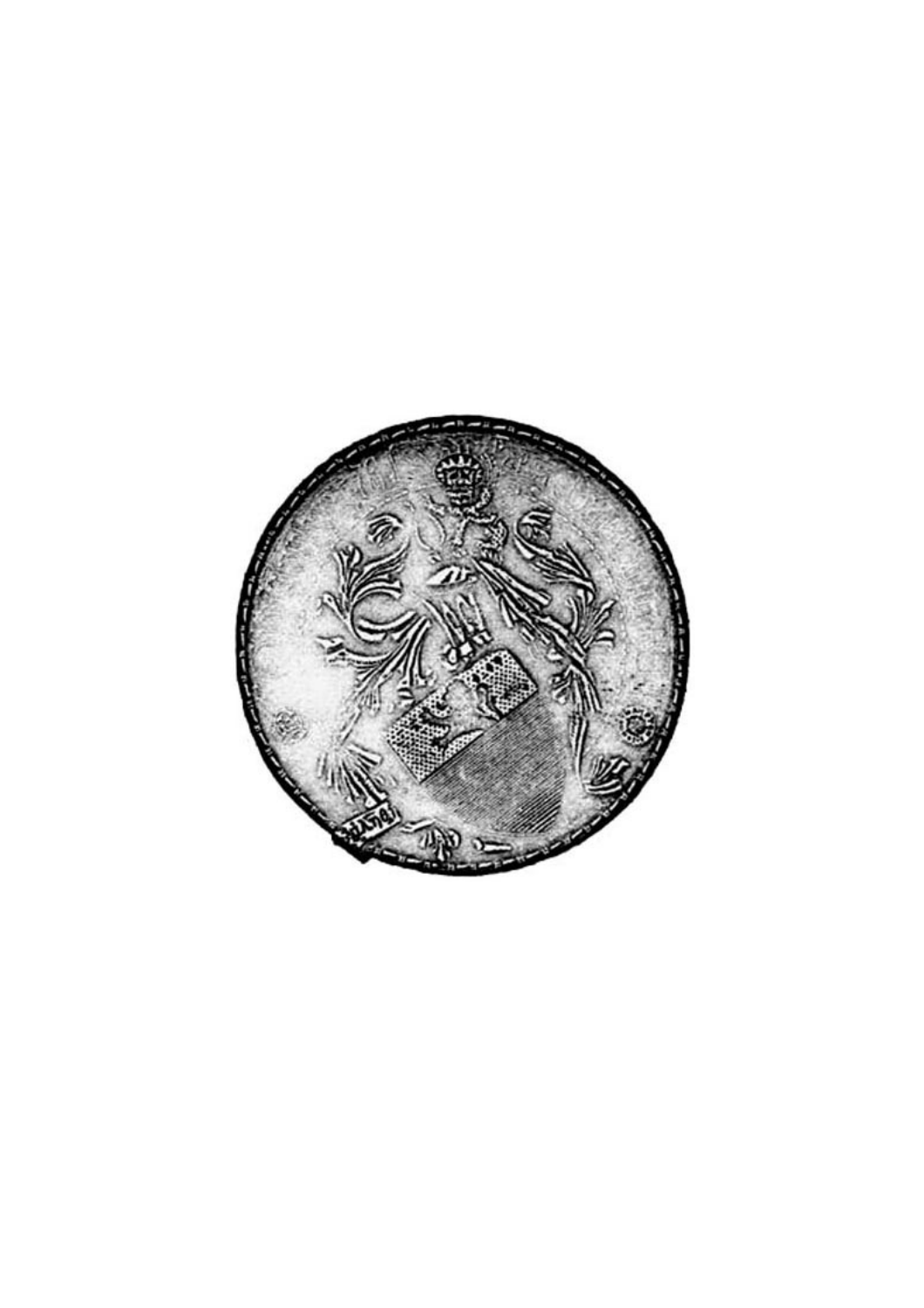#### *Will of Gregory Markham, 1632.*

In the Name of God, Amen. The second daie of Aprill 1632, I, Gregory Markham, Citizen and Skinner of London, being sicke in bodie but of good and pfect memorie thanks be to God, make my Will as followeth, First I bequeath my soule to God and my bodie to the earth to be decentlie and Xrian like buried and my psonall Estate as followth, First I will that aft my debts discharged all my goods chells and psonall Estate shall be, according to the custome of the Citie of London (in regard I have noe Wife), devided into two equall parts, one equall pte whereof I give and leave unto and amongest my children as followth, viz<sup>t</sup> to everie one of them such a rateable part as togeather w<sup>th</sup> that w<sup>ch</sup> I have alreadie given and advanced them w<sup>th</sup> beinge putt and added thereunto everie one of them may be equall and everie one have as much as any of the other And the other halfe reserved to myselfe I give as followeth, First I give to my sonne Gregorye fyve hundreth poundes And to my sonne William one hundreth poundes and to my sonne John one hundred pounds and to everie one of my three daughters Elizabeth, Sara and Mary, evie one of them soe much monie as shall make up their childes parte form<sup>a</sup> lie given, lefte them five hundreth pounds apeece. Item: I give to all my daughters children now livinge fiftie pounds apeece to be paied into the hands of their Father w̃thin convenient time to their use and if any of them dye before they shall attayne the age of xxi yeres, or the daughters be maried, then the Survivo<sup>res</sup> and Sr<sup>y</sup>vivor of them to have the part of the deceased. Item: I give to Anne Mason tenn pounds and to her Sister Elizabeth tenn pounds and to her Brother William tenn pounds. To the children of my Brother Thomas tenn pounds apeece to be paid to their Father to their use. To Edward Boone, my late Sisters husband, some tenn pounds and to the rest of his Bretheren and Sisters five pounds apeece. To the poore of the pishe of St. Michaells where I now dwell and to the poore of the Parishe of Crayton, Northamptonshire, where I was borne, to each parishe foure pounds apeece. Item: I release and forgive unto my Brother Thomas all such mony as he any waies oweth me. Item: I give to my Brother John Markham five pounds in token of my love. Item: I give to Mris Denton, in token of my love to her late husband, thirtie pounds. The residue of all my goods and psonall estate (if any be) I give unto my two sonnes Franc<sup>s</sup> and Gregorie equallie betweene them. Provided alwaies and my will and meaning is that if my psonall Estate shall not reach and amounte unto and be sufficient to pay all the legacies before by me given and bequeathed, then I will and appointe that the rame shall be supplied and made upp by my said sonnes Franc<sup>s</sup> and Gregorie out of that w<sup>ch</sup> I have formerlie given them equallie part and part alike, And I make and ordayne my said sonne Francis full and sole Executor of this my last Will and Testam<sup>t</sup>, And Overseas of the same I name and appointe my sonne in Law Randall Wilbraham and my Neighbor Robert Neve and for their paines herein I give unto them fortie shillings apeece to buy each of them a ringe. Item: I give to my Neighbor John Collison for a ringe, fortie shillings, And as touching the disposicon of my lands, teñts and freehold estate, I give and bequeath the same as follow<sup>th</sup>, First I give and bequeath unto my sonne Francis all my messuages, lands, teñts and hereditamts whatsoever to him and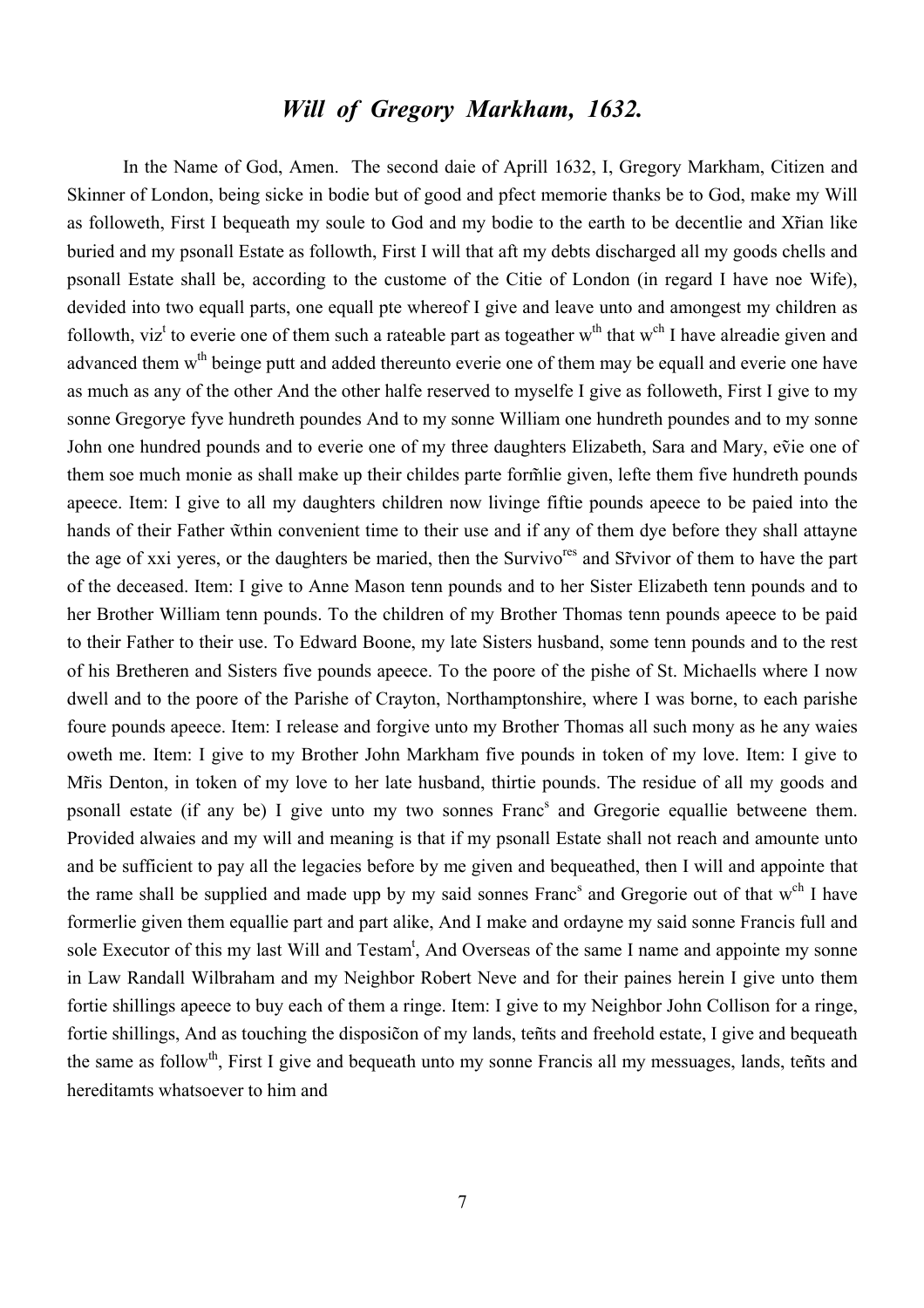his heires, in regard whereof I doe hereby will and appointe that my said sonne Francs shall supplie and make upp all the legacies I have formalie given by this my Will and pay the same out of his owne estate if my prop estate shall fall shorte to performe the same  $w<sup>ch</sup>$ , if he shall not pay and pforme accordinglie, then I will and appointe and doe hereby authorize my said Ovrseers Randall Wilbraham and Robert Neve to sell my house in Shoe Lane to the best value they can, and  $w<sup>th</sup>$  the money thereof proceeding to make up and supplie all the said legacies for soe much as shall be wantinge, and that if any thinge shall remayne that then the same shall be retorned and paid to my said sonne Francs. And the better to enable my said Overseers to do the same I doe hereby, for the purpose aforesaid and to none other purpose nor otherwise, give the said house w<sup>th</sup> thappurteñncs to the said Randall and Robert and their heires so as in defalt of my sonnes pformance as aforesaid then sell and dispose the same to the use and purpose aforesaid and not otherwise Anythinge aforesaid to the contrarie notw<sup>th</sup>standinge. Item: my will and minde is that my sonne Gregorie shall hold and enjoy my nowe dwellinge house in Cornehill for his owne habitacon onelie and not otherwise payinge to my sonne Francis and his heires fortie pounds a yeare q<sup>r</sup>terlie by even porc̃ons or within xxj daies next after er̃ie quarter daie, and alsoe payinge a rent charge or annuitie of tenn pounds p annu<sup>n</sup> issuing out of the same house and keeping the same well repaired as nowe it is, and this to be for the terme of one and twentie yeares if he the said Gregorie shall live soe long and dwell and continue himselfe in the same house. In Witnes whereof I have hereunto putt my hand and seale the daie and yeare above written, Gregory Markham. Sealed, subscribed and delived by the said Gregorie for his last Will and Testam<sup>t</sup> in the pnce of Fra: Mesrs No<sup>ry</sup> Publiq. Robert Neve, Jn<sup>o</sup> Collyson, Francis Midleton, Hugh Webster. Memorandum: That the Testator w̃thin named shortlie after the makinge and declaringe of his Will w<sup>th</sup>in written in the p<sup>r</sup>sence and hearinge of us whose names are hereunder written beinge in pfect minde and memorie declared that his mynde and will was that Francis Allen, his sisters daughter, should have tenn poundes and Valentine Markham fortie shillinges for a ringe, And that all his Servantes should have fortie shillinges apeece. In Wittness whereof wee whose names are hereunder have sett o<sup>r</sup> handes, Robert, Neve, Jn<sup>o</sup> Collyson.

Probatum fuit Testamentum suprascriptum una cum Codicillo nuncupativo annexo apud London coram Venerabili viro magistro Willimo Mericke, Legũ Doctore Surrogato Venerabilis viri Domini Henrici Marten Militis Legum etiam Doctoris Curie Pierogative Cantuariensis Magistri Custodis sive Comiparii legitime Constituti Secundo die mensis Julii Anno Domini Millesimo Sexcentesimo tricesimo secundo Juramento Francisci Markham filii naturalis et legitimi dicti defuncti et Excutoris in hujusmodi Testamento nominati cui comissa fuit Administratio omnium et singulorum bonorum jurium et creditorum dicti defuncti de bene et fideliter administrando eadem ad Sancta Dei Evangelia Jurat Roberto Neve et Johanne Collyson testibus tempore condiconis sive declaraconis Codicilli nuncupative dicti defuncti de et super veritate contentorum in eodem etiam Jurat.

*P.C.C. 84 Audley*.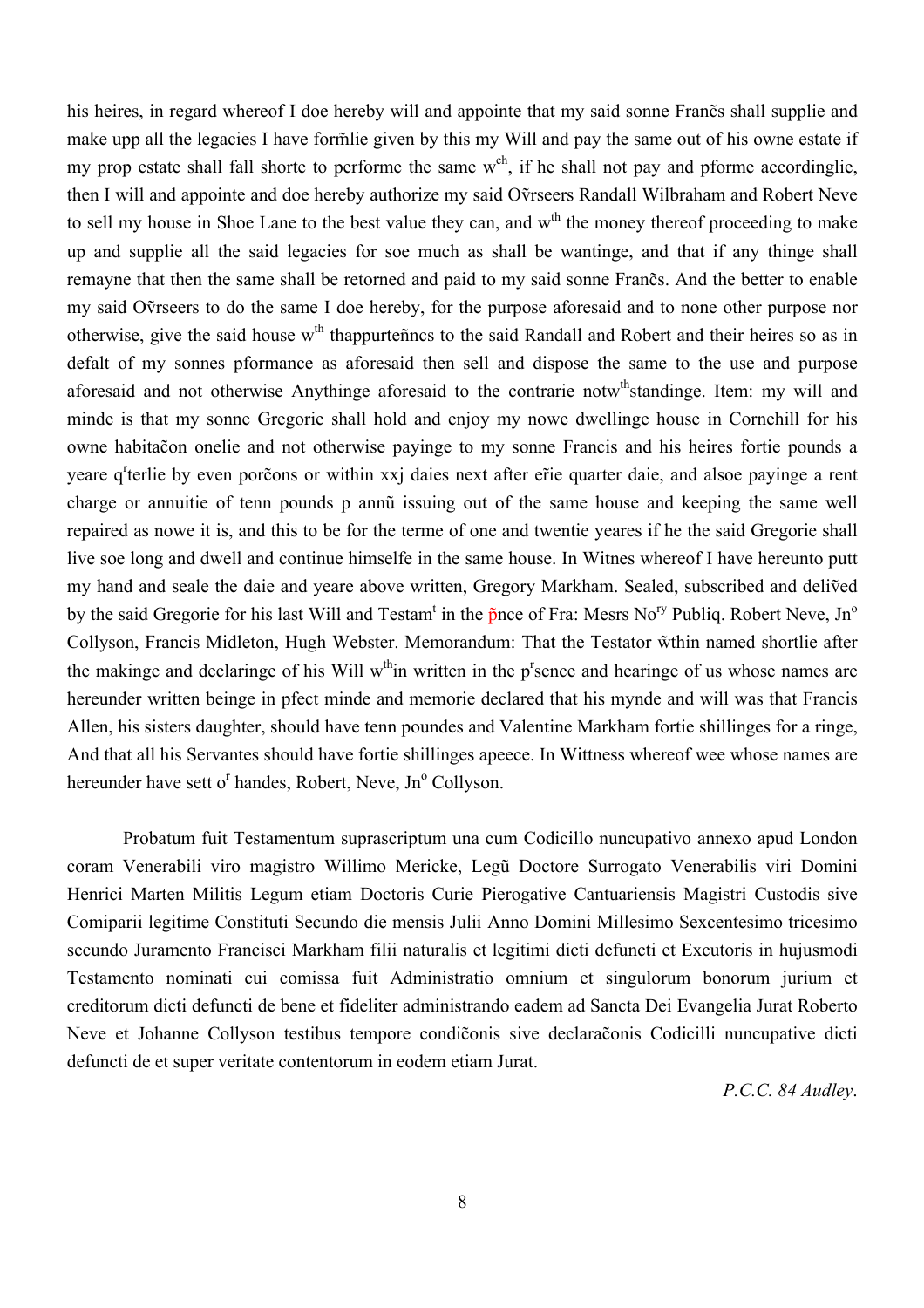#### *Will of John Markham, 1641.*

Aprilis  $22^{\circ}$  An<sup>o</sup> Doj 1641.

In the name of God, Amen. I, John Markham of Creaton Magna, in the Countie of Norton, Yeoman, being sicke of bodie but of pfect remembrance (thankes be to God) doe constitute and ordayne this, my laste Will and Testam<sup>t</sup> in mañer and forme following, viz: Imp<sup>r</sup>, I give and bequeath my Soule to God which gave it, and I compt to the Earth from whence it was taken, decently to be Buryed in the Church or Churchyard of Creaton Magna aforesayd. Item: I doe give and bequeath unto Francis Markham my Nephew and Rector of Creaton aforesaid, one halfe pte of all my Landes which I am at this tyme ceazed of to enter upon the sayd Landes according to the custome of the Countrey. Item: I doe give and bequeath unto Dorothy my Wife the other halfe pte of my Land for and dureing the terme of her naturall life And after her decease to thabove named Francis Markham and his heires for ever. Item: I doe give and bequeath unto Dorothy my Wife All that Messuage or Tenem<sup>t</sup> wherein I now live and all other outhouses with the homesteads, gardens and orchards for and dureing her naturall life, And and after her decease to Francis Markham and his heires forever. I<sup>t</sup>: I doe give and bequeath unto Henry Allen of Creaton Magna my Kinseman  $10^1$ , to be payd w<sup>th</sup>in a twelvemonth after my decease. I<sup>t</sup>: I doe give unto William Markham, my Brother Thomas, his Sonne, my Blacke Colte and my browne Heifer. I<sup>t</sup>: I doe give and bequeath unto the poore of Creaton aforesaid the sume of  $4<sup>1</sup>$  to be payed within the twelvemonth and to be distributed by the advice and discretion of the Parson and Churchwardens of Creaton aforesayd. I<sup>t</sup>: I doe give and bequeath unto Thomas Markham my young<sup>r</sup> Broth<sup>r</sup>, one halfe pte of my Croppe of Corne, Grayne and Grasse now growing and being in the Fields of Creaton aforesayd. I<sup>t</sup>: I doe give and bequeath unto Francis Markham his heires or assignes (after the decease of Dorothy my now Wife), one hand Iron and pott-hangles & other utensells belonging to the Fire now standing and being in my kitching, a Garner & pen standing in the same roome, the Tables & Frames, forme & benches standing in the Hall, and the furnace in the outward kitching, all the lares, stalls & mangers being standing or lyeing in the Stable, Cow house or other outhouses, allsoe one seeled bed and Truckle bed and another bedstead standing and being in the Chamb<sup>r</sup> over the kitching. I<sup>t</sup>: I doe give and bequeath unto my Brother Thomas Markham, 80<sup>1</sup> to be payd unto him by Francis Markham above named, in consideracton of those Landes and other goodes above specified by me bequeathed unto him, to be payd by the same Francis Markham his heires or assignes by or within the space of two yeares after my decease imediately ensueing. I<sup>t</sup>: I doe give and bequeath unto Anne Boone my Neice  $8^1$  and  $40^s$  which I owe her, to be payd by the sayd Francis Markham his heires or assignes for the consideractons abovesayd. As for all other my goods or chattles ungiven or unbequeathed I doe give and bequeath unto Dorothy my Wife whom I make and appoynt sole and only Executrixe of this my last Will and Testam<sup>t</sup>. And I doe constitute and ordaine Francis Markham, Rector of Creaton, and John Pearson of Spratton, my Brother in Law, to be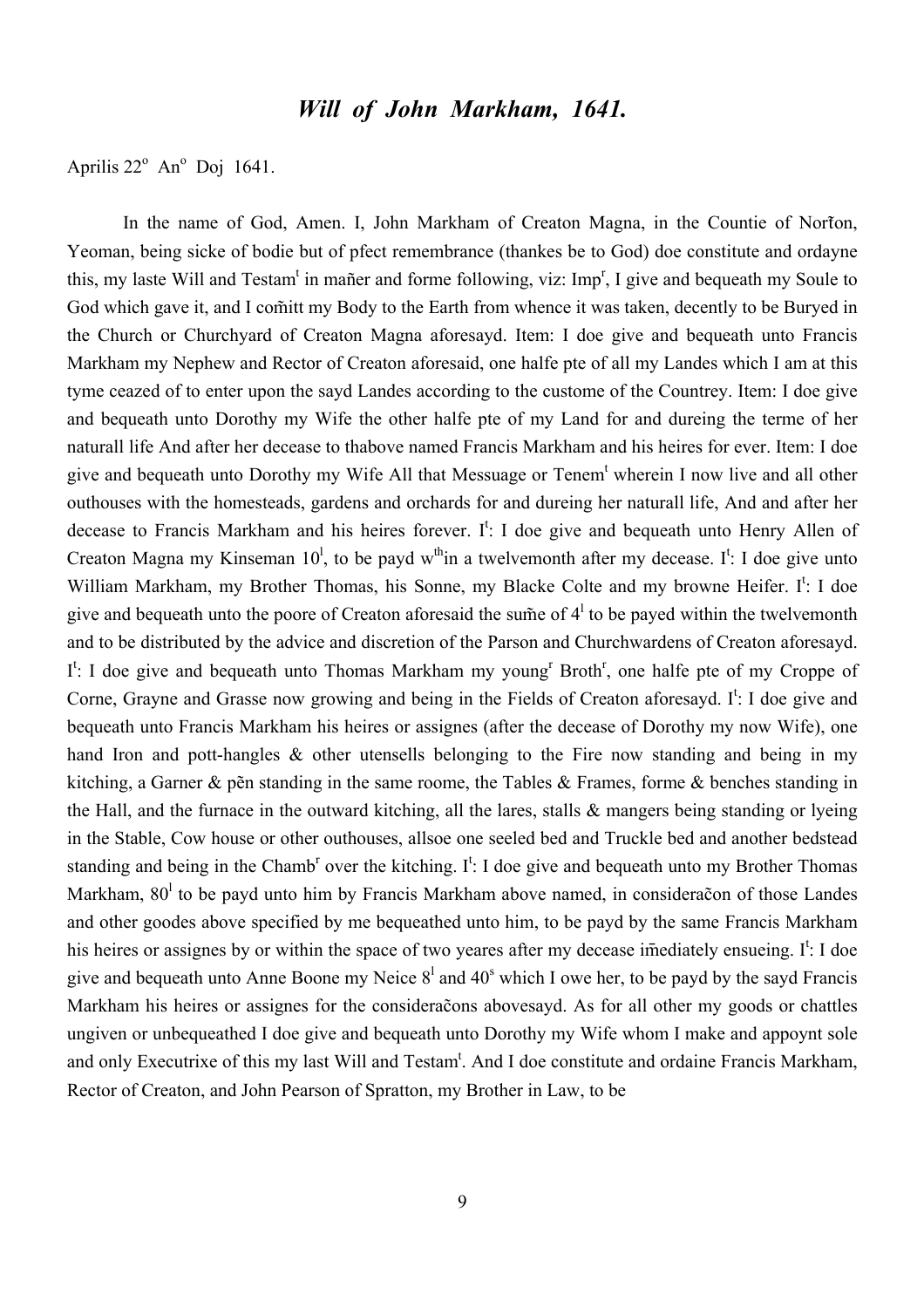Oversees of this my last Will and Testam<sup>t</sup>. Sealed and subscibed with myne owne hand in the pr̃sence of Francis Markham, Rich: Woodford, John Pearson, Thomas Markham.

Signed JOHS: MARKHAM (Seal).

The Original Will was proved in common form of Law in the Consistory Court of Peterborough on the fourteenth day of May 1641, by the Oath of Dorothy Markham, Widow, the Relict of the deceased, the sole Executrix named in the Will, having been first sworn duly to administer.

*Northampton District Registry*.

#### *Will of John Markham, 1658.*

————

In the Name of God, Amen. The nynth day of September in the yeare of Our Lord, according to the accompte now used in England, One thousand six hundred fiftie and eight, I, John Markham of the Parish of Saint Martin Outwich, London, Marchant, being att present weake of body and of sound and perfect minde and memory (thankes be to Almightie God), doe make and declare this my last Will and Testament in manner and forme following: (that is to say), First I commend my soule into the handes of Almightie God in faith that by and through the merritts and mediation of Jesus Christ my only and alone Saviour and Redeemer, all my sinns shall be pardoned and I made pertaker of eternall joy and happiness. My body, after this life ended, I committ unto the Earth to be decently buried in Christian buriall in expectation of a glorious resurection, and as for and concerning that worldly Estate that it hath pleased God to make mee a Steward of, I render upp the same to be disposed of as followeth, First I do will that a Tripartite division shall be made, after my debts and funeralls are satisfyed, of all my goods, chattells and personall Estate according to the Custome of London, whereof one third part I leave to my deare and loving Wife Elizabeth according to the said Custome, one other third part thereof I leave to my children John, Elizabeth and Sarah and such and other child and children as I shall hereafter have and to the Survivours and Survivour of them according to the said custome, and the other third part thereof, which by the said custome I may dispose of (called the Testator's third), I thus dispose of (videlicet), I give and bequeath to my aforesaid Wife the summe of fower hundred poundes and all my plate, linnen and houshold goods with her jewells and apparell. Item: I give and bequeath to my said sonne John five hundred poundes and to my said Daughters Elizabeth, Sarah two hundred pounds apeece to be paid to my said sonne and daughters together with theire customary parts att such tymes as followeth (videlicett), to my said sonnes att his attainement of the age of one and twenty yeares and to my daughters att their respective attainments of the age of one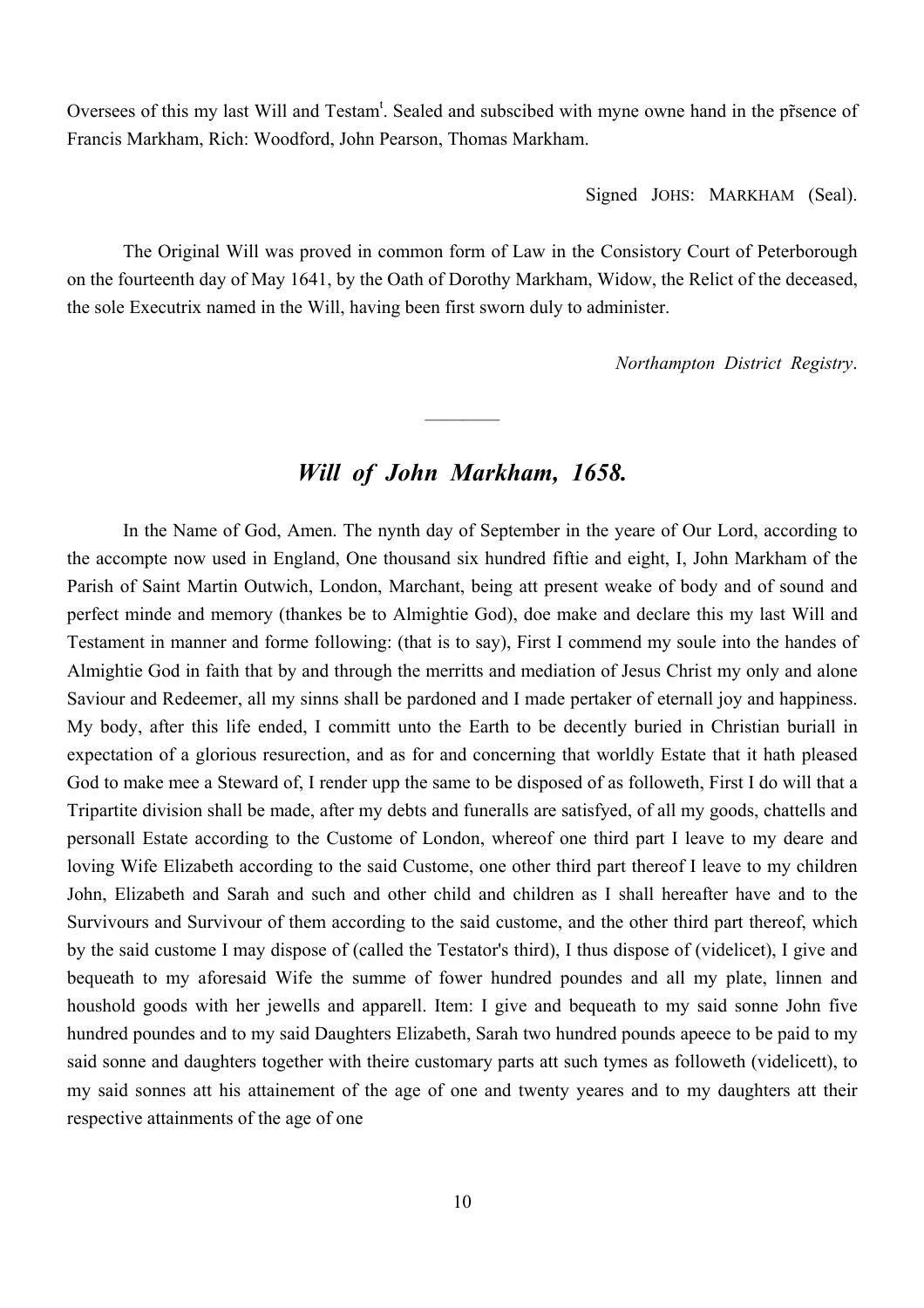and twenty yeares or att their respective dayes of marriage which shall first happen, and if any of them my said children shall happen to depart this life before such times of payment of theire same legacies and portions, Then as well the said Legatory part and portion as the Customary part and portion of such child soe deceasing shall come and be paid to the Survivours of them when and as his, her or theire owne parts and portions are to be paid, other then and except three hundred pounds part of John Legacie, w<sup>ch</sup> in case of his death before the time of payment thereof I will, shall come and accrue to my said Wife, if then living, and if all my children shall happen to depart this life before the tymes of payment of their said legacies and portions as aforesaid, Then my will and minde is that my said Wife shall have and receive out of all theire said partes and portions the somme of seaven hundred pounds over and besides the three hundred pounds before appoynted to her out of John's legacie, which in all will make upp to my said Wife the summe of one thousand pounds. And the residue of my said children's parts and portions, Legatary and Customarie over and above the said one thousand poundes for my Wife, I will and appoynte, in case of all their deaths aforesaid, to be devided into three equall shares or parts whereof one third part I will shall come and be paid unto and amongst all the children of my Brother Francis Markham, one other third part thereof I will shall come and be paid to and amongst all the children of my late Brother William Markham, deceased, and the other third part thereof I will shall come and be paid to and amongst all the children of my Sister Elizabeth Peake, to be paid unto the said children of my said Brothers and Sisters (videlicet), to the Sonnes on theire respective attainements of the age of one and twenty yeares, And to the daughters att their respective attaynment of the like age or att their respective dayes of marriage which shall first happen. Item: my will and minde is and I do hereby appoynte that my Executrix shall give to severall of my freinds and acquaintance such rings for remembrances of mee as by any Codicill or other writing under my hand shall direct or appoynte. The rest and residue of all and singular my goods, chattells and personall Estate not before disposed of I wholy give and leave to my aforesaid loving Wife Elizabeth Markham, And I do nominate, make and ordaine her the said Elizabeth full and sole Executrix of this my last Will and Testament. In Witnesse whereof of this my last Will and Testament contained in fower sheetes of paper and an halfe written on one side onlie, I, the said John Markham, have sett my hand to every sheete and my seale to the whole the day and yeare first before written.

#### JOHN MARKHAM (Seal).

Signed, sealed, published and declared by the said John Markham for and as his last Will and Testament This nynth day of September, One thousand six hundred fiftie eight, In the presence of John Cole, Joseph Alport, Scr.

This Will was Proved att London the twelveth day of the moneth of October in the yeare of Our Lord God One thousand six hundred fiftie and eight, before the Judges for Probate of Wills and granting Administrations lawfully authorized by the oath of Elizabeth Markham,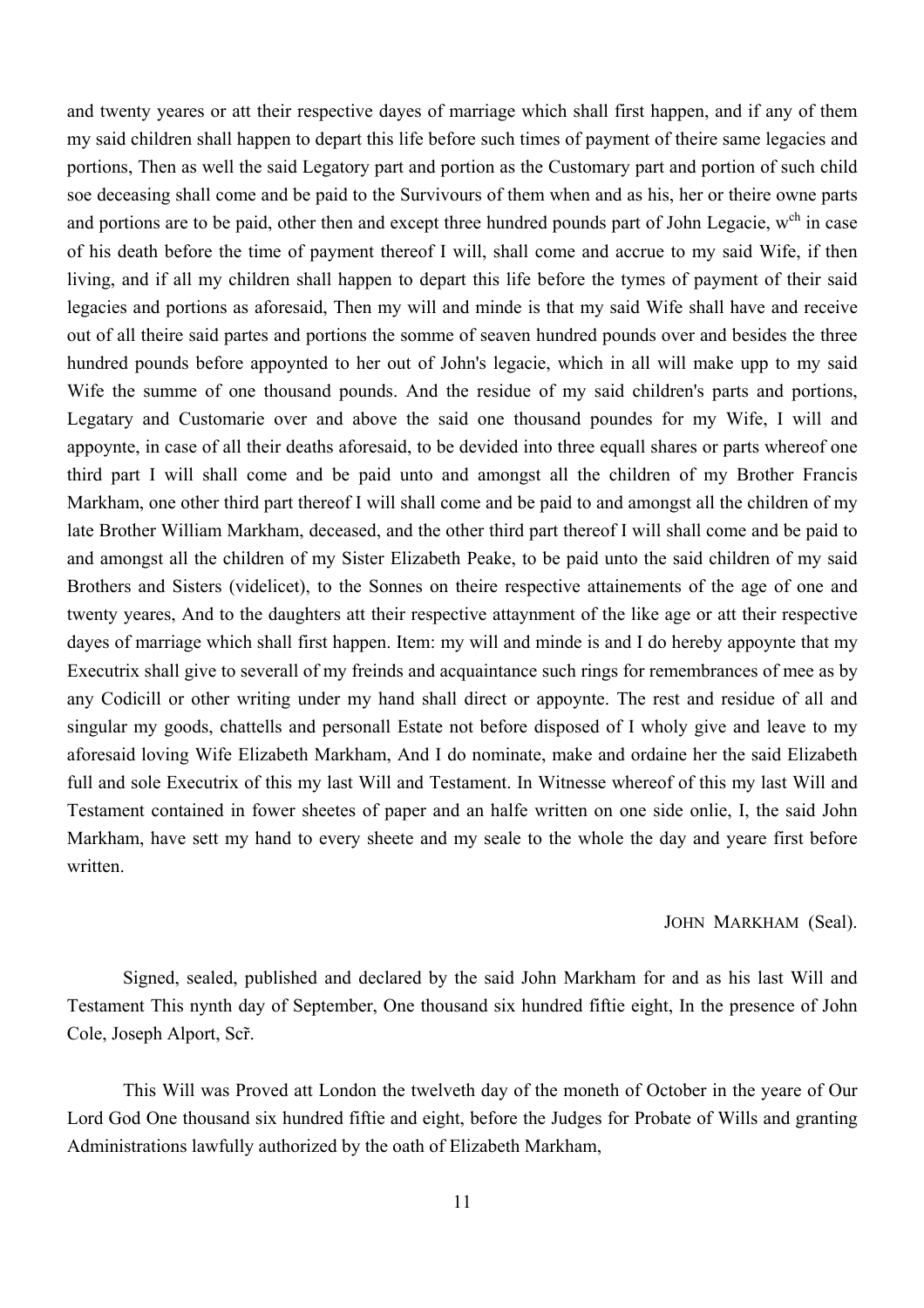the Relict and sole and only Executrix named in the above written Will to whom Administration of all and singular the goods, chattells and debts of the said Deceased was granted and committed, she being first legally sworne truly and faithfullie to administer the same.

*P.C.C. 566 Wootlon.* 

#### *Will of Francis Markham, 1661.*

————

In the Name of God, Amen. The eight day of June in the yeare of Our Lord God One thousand Six hundred Sixty one. I, Francis Markham of Creaton Magna in the County of Northton, Clarke, being att this present, praysed be God, of good understanding and perfect memory, doe make this my last Will and Testament in manner and forme following: Imp<sup>r</sup>, I comend my soule in the hands of God who made, trusting to be saved by the bedience of Jesus Christ my Lord who gave himselfe to death for me, and comitt my body decently to be buryed in the Church or Churchyard. And as concerning my temporall Estate which it hath pleased Allmighty God of his free mercy to bestow upon me herein this life, I give and bequeath the same in manner as followeth: First, I give and bequeath unto Elizabeth Markham my elder daughter, and to her heires and assignes for ever, all that arrable land, meadow and pasture, heath and furres and comon of pasture, comonly accounted and reputed to be one quarterne of a yard land, and all profits, comodities and appurtenances whatsoever thereto belonging, lyeing and being in the Feilds, Territoryes and pecincts of Spratton in the aforesaid County of Northampton and nowe in the tenure and occupacon of Robert Shatswell, Yeoman, which said quarterne of a yard Land was heretofore purchased by the said Francis Markham of Martin Tomkins of the Towne of Northampton in the County of Northampton aforesaid, Maulster. Item: I give and bequeath to my youngest sonne Francis Markham and to his heires and assignes for ever all that my messuage or tenement scituate and being in Spratton aforesaid, in the aforesaid County of Northampton, togeather with all other the howses, edifices, buildings, gardens, orchards, yards and backsides and all, and all singuler the appurtenances to same belonging which said messuage or tenement and primises I, the said Francis Markham, did heretofore purchase togeather with one yard land hereafter menconed in this my last Will and Testament. Alsoe I give and bequeath unto Francis Markham my youngest sonne and to his heires and assignes for ever all that arrable land, meadowe, pasture, heath and furres and comon of pasture comonly accounted and reputed to be one halfe of a yard Land and all the profitts and comodities and appurtenances whatsoever thereunto belonging, lyeing and being in the feilds and precincts of Spratton aforesaid, being parte of a yard land formerly purchased by me, the said Francis Markham, together with the aforesaid messuage or tenement of John Martin of Spratton aforesaid, Yeoman, and is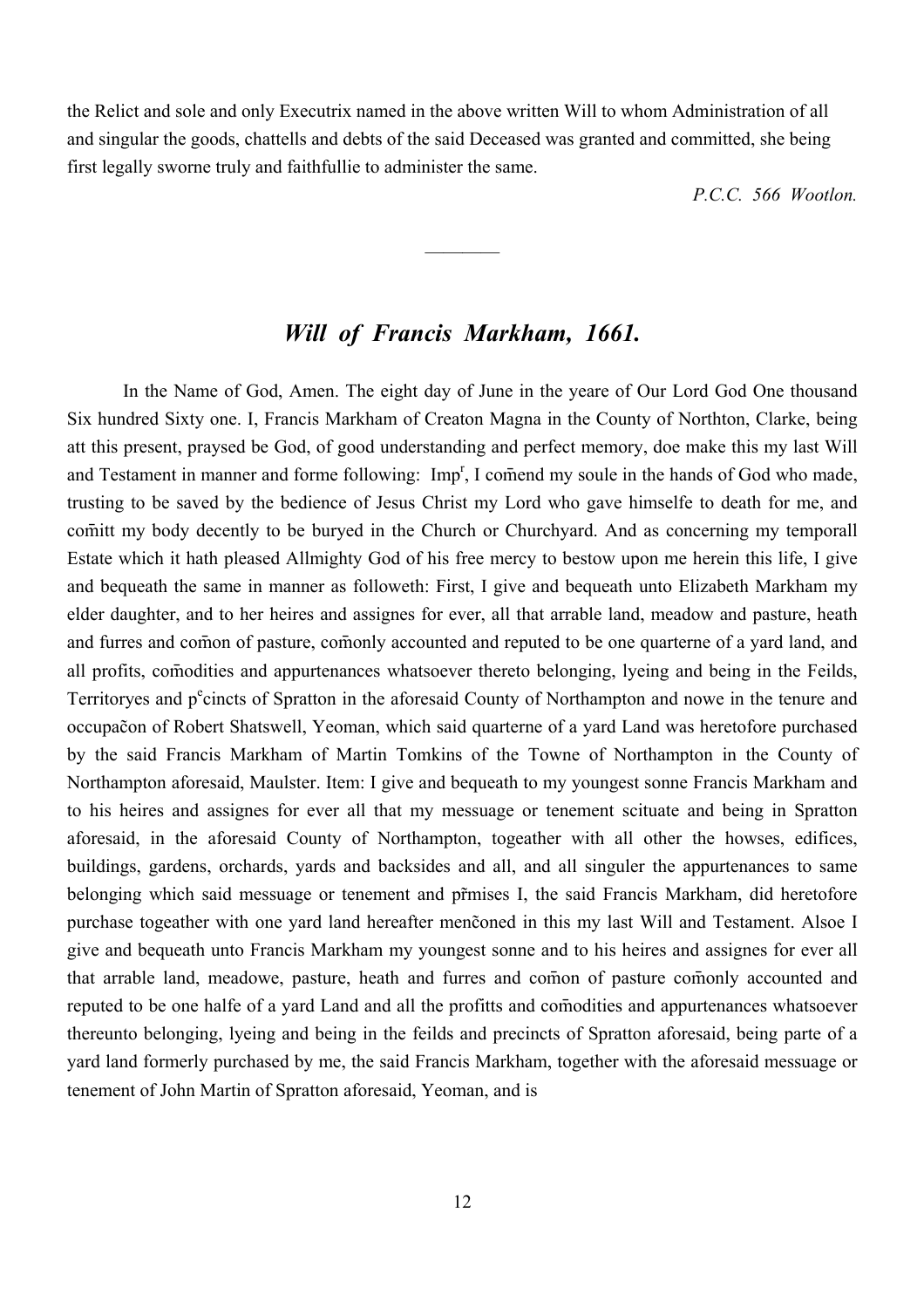in the tenure or occupacton of Robert Shakwell aforesaid, the other halfe of the said yard land being by one Indenture Tripartite, beareing date the foureteenth of Aprill in the yeare of Our Lord God One thowsand six hundred fifty and three, by me, the said Francis Markham, and is pticularly expressed and sett downe in a Schedule or Terrar to the said Indenture annexed. Alsoe I doe give and bequeath to Elizabeth Markham my elder daughter the sume of one hundred and forty pounds of good and lawfull money of England, to be paid her by my Executrix when she shall demand itt. Alsoe I give and bequeath unto Joane Markham my beloved Wife such and soe many of my goods and cattell and chattells as she, the said Joane, shall make choice off out of all the personall Estate which I, the said Francis, shall dye possessed of as shall not exceed the value of twelve pounds, according to the rate as they shal be valued and prized att in the Inventory as shal be made of all my goods and chattels after my decease. Alsoe I doe give and bequeath to George Castle of Bitswell in the County of Leicester, Clarke, the sume of tenn shillings of lawfull English money. Alsoe I doe give and bequeath unto Mary Castle his Wife the sume of tenn shillings. Alsoe I doe give and bequeath unto Francis Castle, the sonne of the aforesaid George Castle and Mary his Wife, and my younger daughter, the sume of tenn pounds of lawfull money of England, to be paid to his Father, George Castle aforesaid, for his use. Item: alsoe I give and bequeath to my Brother Gregory, Cittizen and Skinner in London, tenn shillings to buy him a ring. And alsoe I give and bequeath to my Sister in lawe Joyous Markham, to buy her a ring, ten shillings. And my Sister in Lawe Elizabeth Markham, Widdowe, to her I give and bequeath tenn shillings to buy her a ring. Alsoe I doe give and bequeath to Theodore Markham, the second sonne of Gregory Markham, the second sonne of the said Francis Markham, the sume of tenn pounds of lawfull English money, to be paid the foresaid Gregory his Father for his use. Alsoe I give and bequeath to Elizabeth Markham, elder daughter of the foresaid Gregory Markham my second sonne before menconed, the sume of tenn pounds of lawfull English money, to be paid the foresaid Gregory her Father for her use. Alsoe I doe give and bequeath unto Sarah Markham, the younger daughter of the aforesaid Gregory, the summe of tenn pounds of lawfull English money, to be paid her Father for her use. Alsoe I doe and bequeath John Locke, the aged and brought lowe through infirmities, the sume of twenty shillings. And to John Esson the summe of tenn shillings, and I give and bequeath fifty shillings to be distributed to the rest of the poore with the advice of the Churchwardens and Overseers of the poore of the Parish of Great Greiton for whome alone this gift is intended. Alsoe I doe hereby make my beloved Wife Joane Markham sole Executrix of this my last Will and Testament and doe hereby constitute and appointe my sonne George Castle of Bitswell, Clarke before menconed my eldest sonne James Markham of Creaton aforesaid, Master of Arts, Supervisors and Overseers of this my last Will and Testament to both whom, to be equally devided betwixt them, I doe give and bequeath all my bookes in my Study or elsewhere appertayneing unto me. Alsoe I doe give and bequeath tenn pounds to repayreing of the Parsonage howse of Creaton aforesaid. Alsoe I doe give and bequeath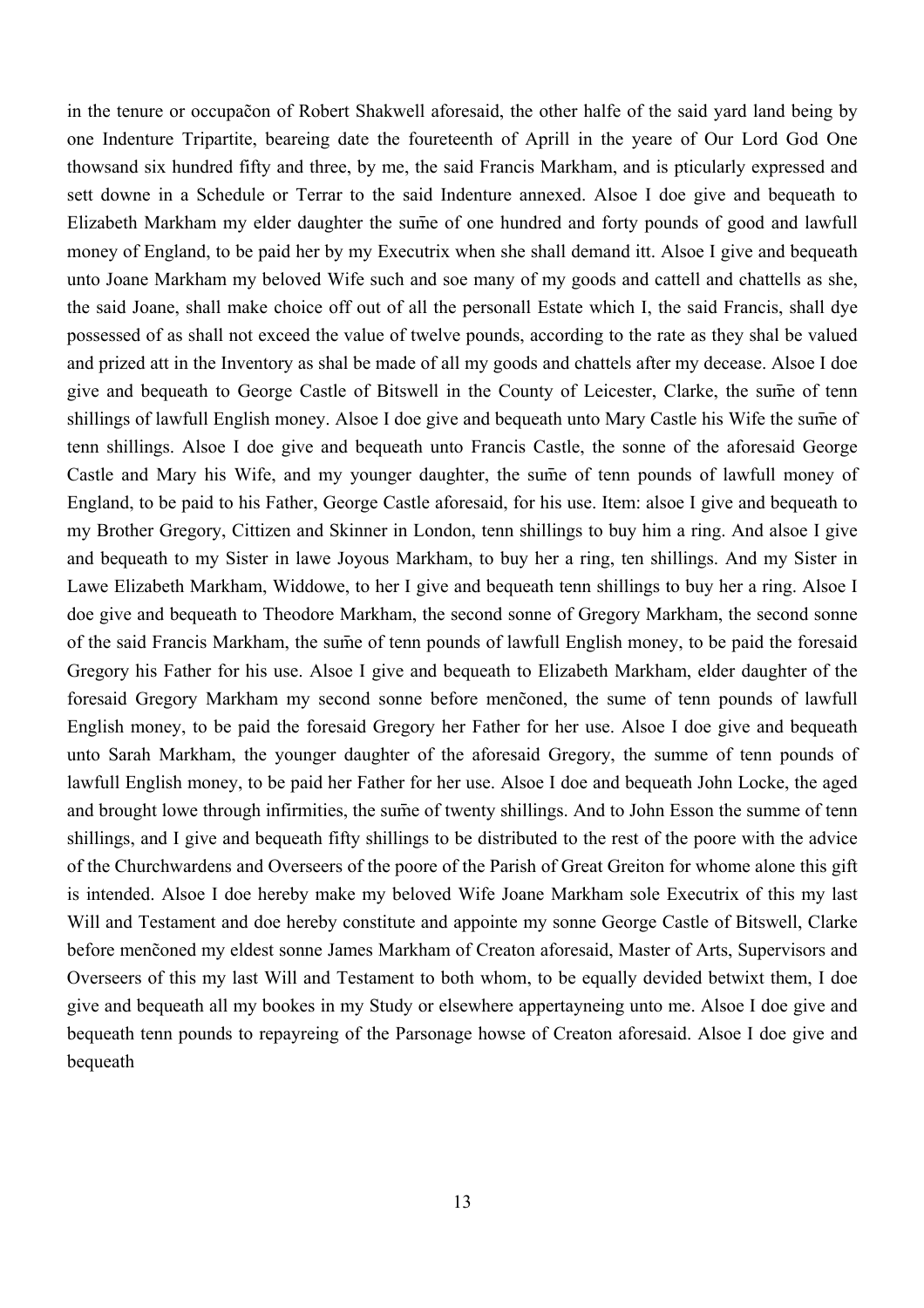to my Sheapherd five shillings. And to my two Maid Servants and my man Richard five shillings apiece to each of them. Anto my man John I give and bequeath seaven shillings and alsoe I give and bequeath nyne pounds to be disposed of towards the payment of the debts of William James, my wives Brother, such as shall appeare to be reall debts and not yet discharged. And Whereas I have given by this my Will the sume of foure pounds to some particularly and to the rest generally, to the whole poore of the Parish of Great Creaton the sume of fouer pounds, that sume is to be paid out of a yellow purse wherein itt hath been treasured up for such a purpose a great while and wherein is contained a further sume appoynted for piouse and charitable uses which I leave to my Wife to dispose off at her leasure as oppertuinity serveth to the ends and purposes intended. And hereby I doe publish and declare this to bee my last Will and Testament conteyned in two sheets of paper unto each of which I have sett to my hand and seale on the eight day of June in the yeare of our Lord God One thousand six hundred sixty and one and in the thirteenth of the raigne of Our Soveraigne Lord Charles the Second, by the Grace of God, King of England, Scotland, France and Ireland, Defender of the Faith &c. Memorandum that there was a word erased in the twenty first line of the first sheet and it was done by the hand of me, the Testator, before I sett my hand or seale to that sheete. Alsoe in the thirty nineth lyne of the first sheete the word Northampton was razed by mee, the Testator, before setting to my hand and seale. Alsoe something razed lyne the five and fortieth in the first sheet and something interlyned overhead betwixt lyne the foure and fortieth and five and fortieth lyne the words inserted are these (a Ring tenn shillings) which was done by me before signed and sealeing. Alsoe betwixt lynes the thirty seaventh and thirty eight in the first sheet the word give was interlyned by me before signeing and sealing. Alsoe betwixt lynes fifty six and fifty seaven was enterlyned the word wife by me the Testator before signeing and sealing. Alsoe betwixt lynes the eight and nineth of the second sheete was interlyned the word uses by mee, the Testator, before signeing and sealeing. Signed, sealed, published, the day and yeare above written by me, Francis Markham, And in the pressence of John Arnoll, James Willmott, William Markham, Because this my Will was signed and sealed in haste and late soe that the Witnesses tooke noe notice of the signeing but only of the sealing, I doe therefore againe sett my hand and seale to this my last Will this eleaventh of June in the yeare of our God and Lord One thousand six hundred sixty and one and publish it as my last Will and Testament.

FRANCIS MARKHAM (Seal).

Signed, sealed, published, the day and yeare last menconed in the psence of James Willmott, William Markham, John Arnoll.

Probatum fuit humodi Testamentum suprascriptum apud London coram Venti et egregio viro dno Guilielmo Mericke Milite Legum Dcore Curiæ Prerogativæ Cantuar magro Custode sive Comissario ttime constituto decimo quarto die mensis Februarii Anno Dñi (juxta cursum et computaonem Ecclesiæ Anglicanæ) Mittimo sexcentesimo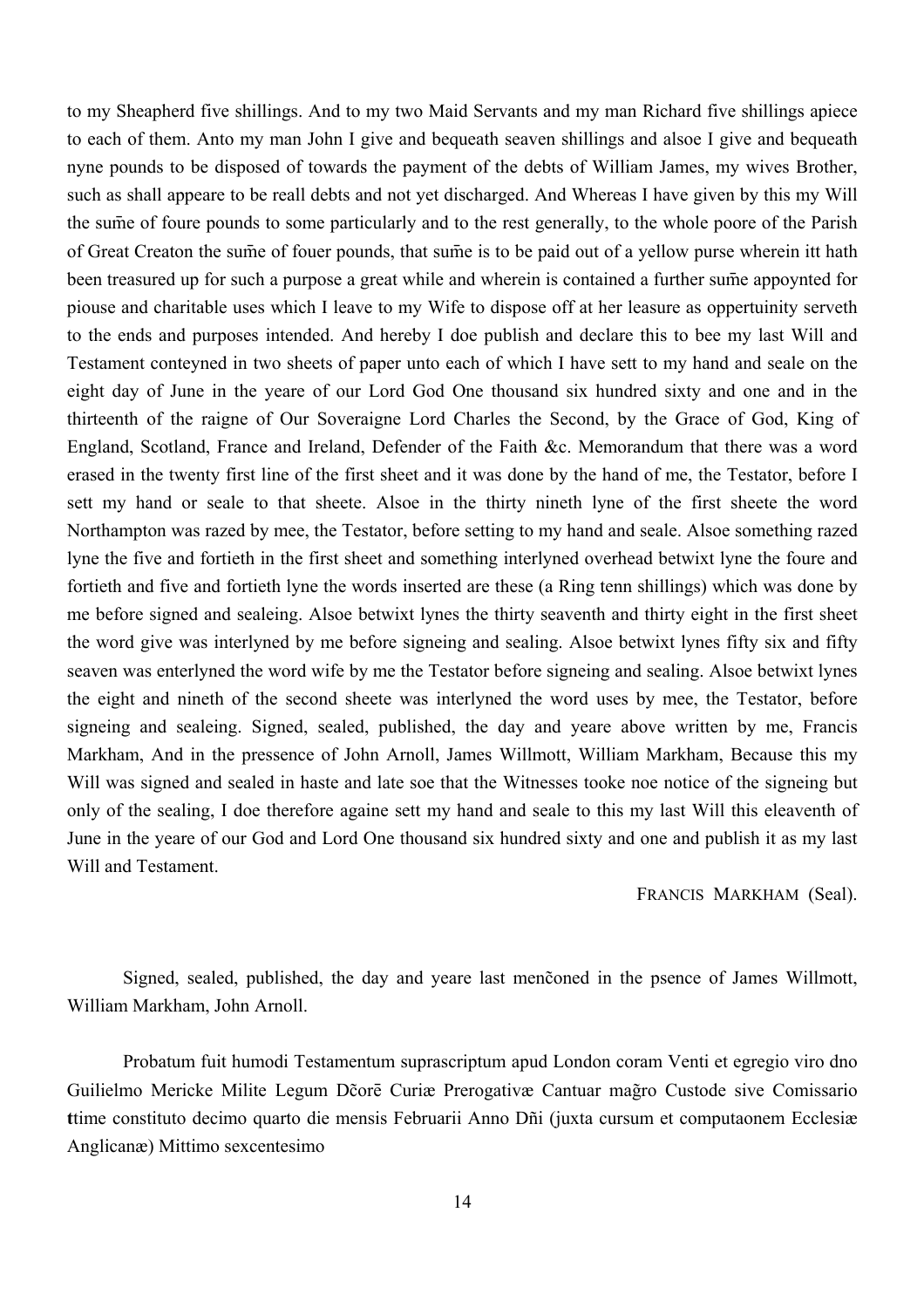sexagesimo primo Juramento Jannæ Markham Relictæ d $\tilde{c}$ i defunct̃ et Executricis in humõi Testamento nominat cui comissa fuit Administraco omniu et singuloru bonor juri et creditoru dc̃i defuncti de bene et fideliter Administrano eadem ad Sancta Dei Evangelia Jurat.

*P.C.C. 22 Laud.* 

#### *Will of Thomas Markham, 1662.*

————

In the Name of God, Amen. I, Thomas Markham of Great Creaton, in ye Countye of Northton, Yeoman, being aged and weake in body but of sound judgement and of pfect Memory (thanks be given to God), doe make & ordayne this my last Will & Testam<sup>t</sup> in maner and forme following: (That is to say) Imp<sup>r</sup>, I give & bequeath my soule to God, trusting to ye only and alone mercyes of ye Lord Jesus Christ for eternall salvation, And my frayle body I comitt and comend to ye earth from whence it was taken (in hopes of a joyfull Resurrecsion at ye last day) and desire  $y^t$  it may be buryed in ye Church or Churchyard of Creaton aforesayd at ye discreton of myne Executors herein and hereafter mentoned and named. And as for  $\&$  concerning  $y^t$  small portion of worldly goods wherein God hath blessed mee I give and devise as here followeth. It: I give  $\&$  devise to ye poore of ye towne of Great Creaton ye sum of ffive shillings to be payd within halfe a yeare after my decease and to be distributed amongst them att ye discreton of myne Executors. It: I remitt and forgive unto William Conquest, my son in law, ye sum of ffive and twenty pounds w<sup>ch</sup> he owes unto mee desireing him and his wife well to imploy it and disbursse it in ye education of their Children in ye ffeare and nurture of ye Lorde and towards ye setting them out to be apprentices y<sup>t</sup> they may live  $\&$  serve God in some honest calling  $\&$  vocation. It: I give and devise to my daughter Elizabeth Lucas ye sum of ten shillings to be payd within halfe a yeare after my decease. It: I give and devise to my beloved Nephew John Markham, eldest son of my son William Markham, ye seiled bedstead and ye ffeatherbed wherein I now lye. It: I give and demise to Robert Smyth, Anis Miles and Mary Yelson, ye three servants of my son William Markham, twelve pounds a piece. It: for all other my Goods, Cattles, Chattles, Money due unto mee upon Bond or otherwise, I give and bequeath to my beloved son William Markham whom I make sole and absolute Executor of this my last Will and Testam<sup>t</sup>, my debts being payde and my ffuneral expences discharged. It: I hereby nominate and appoint James Markham of Great Creaton, Gentleman, and James Willmottals Lillingstone of ye sayd Towne Yeoman, overseers of this my last Will  $\&$  Testam<sup>t</sup>. And lastly I doe publish and declare this to be my last Will and Testament hereby revokeing and nulling all others by mee formerly made, And in wittness hereof I have hereunto sett myne hand and seal this thirteenth day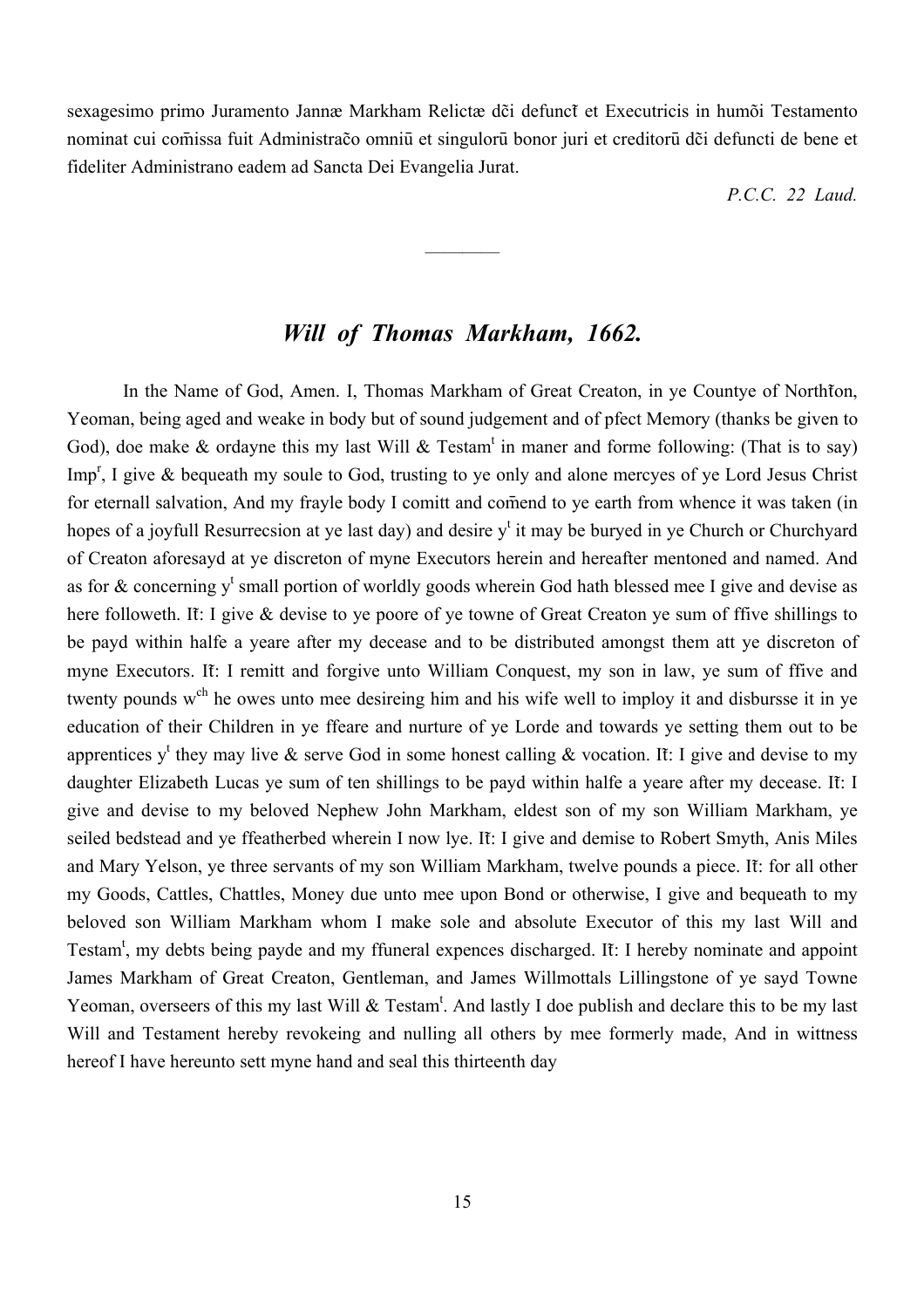of June, In ye ffour twenty yeare of ye raigne of o<sup>r</sup> Soveraigne Lord Charles ye second of England, Scottland, ffrance and Ireland, King Defender of ye ffayth ect, And in ye yeare of o<sup>r</sup> Lord 1662.

THOMAS MARKHAM (Seal).

Signed, sealed & published In ye psence of Richard Woodford, Robert Smyth, his F m̃ke. Proved the ix day of January, 1663.

*Northampton District Registry.* 

#### *Letter from the Rev. Charles Markham, 2 June 1783.*

————

Sir,

I rec<sup>o</sup>d yours relating to pedigree of the Markhams. I have never studied that matter, therefore am incapable of assisting you in the Completion of your Genealogical Table. The Estate at St. Albans now enjoyed by your family, and also that part possessed by my late Father, (who died Twenty years since) as appears by Deed of Conveyance, was purchased in 1661 by M<sup>rs</sup> Eliz: Markham, who was my late father's Grandmother, she was I suppose then a Widow. My Grandfather Markham lived at Staines in Middlesex, as I have heard, was a Silk Throwster, my father was born at Staines. This is all the imperfect Account I can give about this affair. I desire to send my Compliments to your Mother, Brother and yourself, Sincerely wishing you Health, and Prosperity in all your Undertakings. By the Blessing of God, I have enjoyed good state of Health many years, and am now happy in that respect. I am very glad to hear your Brother and yourself and family are well settled in Life. I know your late father, my Cousin Alexander M: was possessed of a Considerable temporal Estate.

I am your humble Servant,

Shangton, June  $2^d$  1783.

Cha: Markham

P.S. — Am sorry cannot give you any Information about this matter, I shou'd have been glad to have communicated it to you. I don't know where to direct you for Information. I live at Shangton a small Parish, almost depopulated by Inclosures. I have been possessed of the living near 26 Years. It is six miles from Market Harborough. Letters are not brought regularly here.

> *Endorsed*: "*To M<sup>r</sup> Thomas Markham, an attorney at Cheltenham, Gloucestershire* (*by London*)."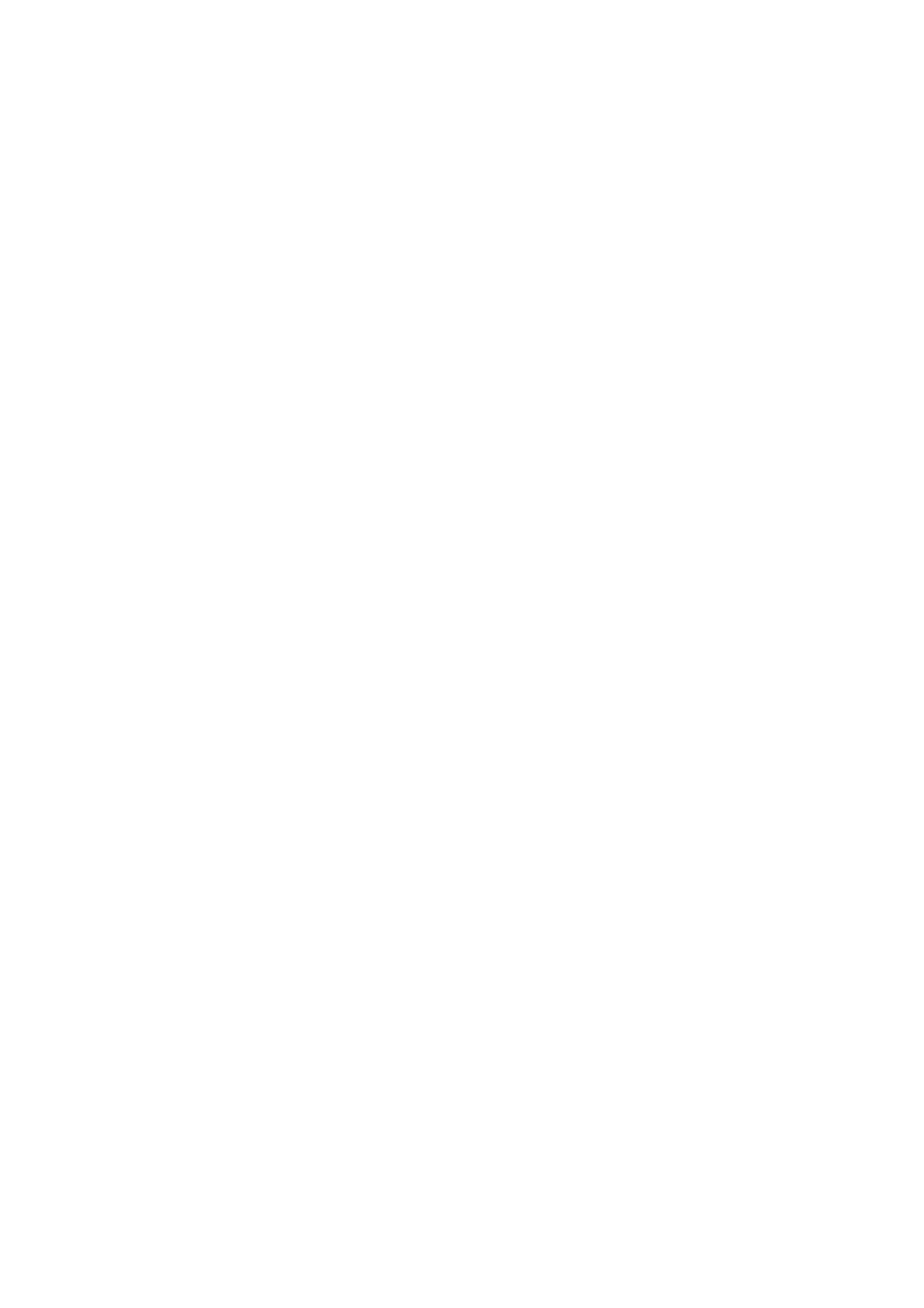#### **I N D E X.**

————

Alexander. Anne Isabella, *ped*. Edith, *ped*. Robert, *ped*. Allen. Frances, 8. Henry, 2, 9. Alport. Joseph, 1l. Anderson. Ann Gertrude, *ped*. Charles King, *ped*. Thomas, *ped*. Arnoll. John, 14. Atkins. Catherine, 6. John Gregory Page, 6. Bell. Henrietta Elizabeth, *ped*. Reginald, *ped*. Boone. Ann, 1, 9. Edward, 1, 7. Carden. Eustace, *ped*. Lillias Agatha Mary Racster, *ped*. Castle or Castel. Francis, 13. George, 1, 13. Mary, 1, 13. Clement. Joan, 1. Cole. John, 11.

Collison. John, 7, 8. Conquest. William, 2, 15. Cornwall. Amy, *ped*. Thomas Charles Brand, *ped*. Cox<sup>-1</sup> Anna Maria Frances, *ped*. Elizabeth, 3. Frances, *ped*. John, *ped*. Thomas, 3. Curll. Sarah, 4. William, 4. Denton. Mrs., 7. Esson. John, 13. Evans. Charles Jewel, *ped*. Emma, *ped*. Gray. Charles, *ped*. Emma, *ped*. Hamilton. Catherine, *ped*. James, *ped*. Hole. Geraldine, *ped*. Samuel Hugh Francklin, *ped*. Samuel Reynolds, *ped*.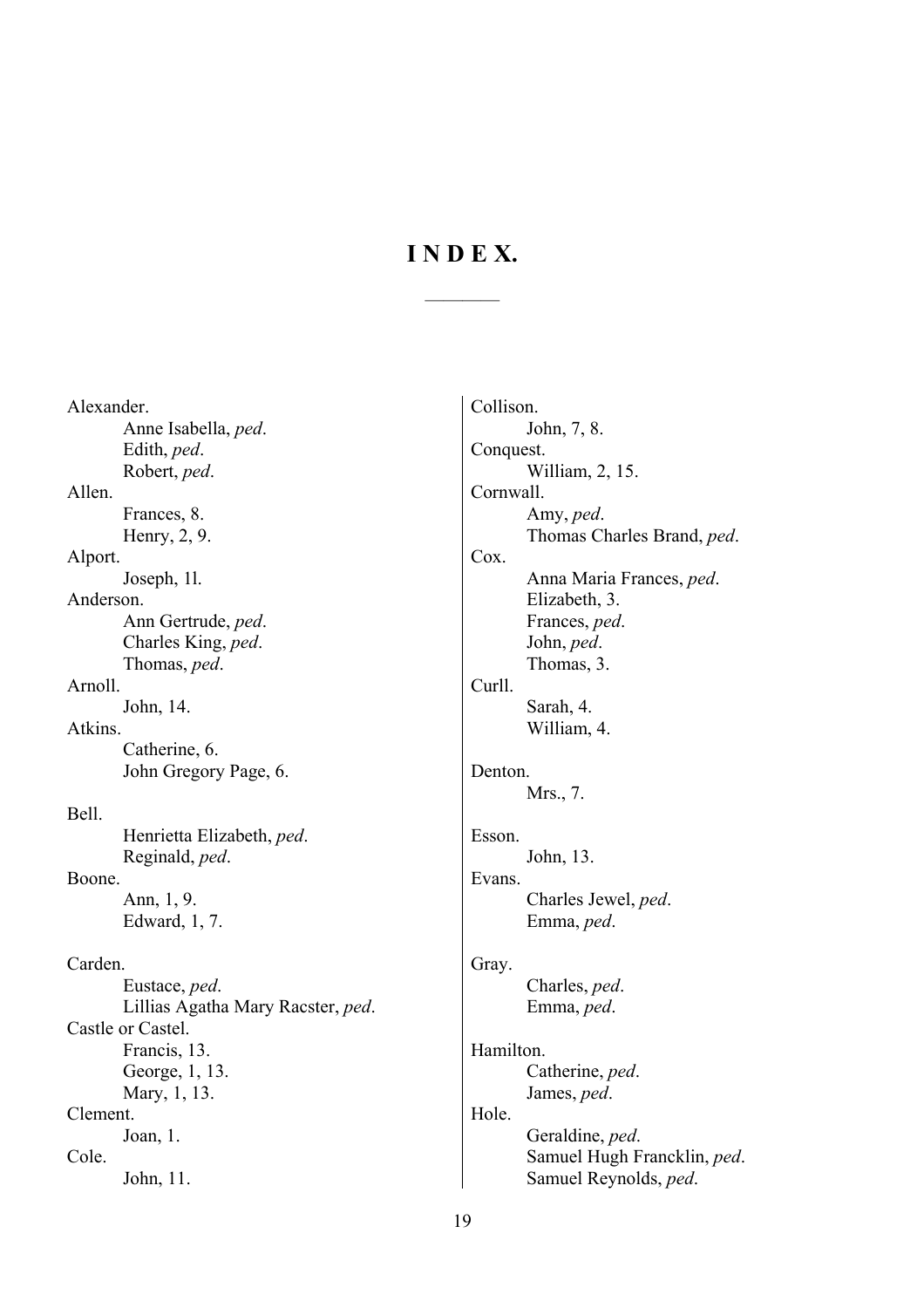Jackson. Margaret Hermine, *ped*. Thomas Hughes, *ped*. James. William, 14. Landon. James Henry Hothersall, *ped*. Katherine Louisa, *ped*. Liebenrood. George Engleberto, *ped*. Winifred, *ped*. Lillingstone. James Willmottals, 15. Locke. John, 13. Lovell. Isaac Edward, *ped*. Mary Ellen, *ped*. Lucas. Elizabeth, 2, 15. Henry, 2. Mansel. Christopher, 4. Frances, 4. Markham. Ada Mary, *ped*. Agnes, *ped*. Alexander, 16. Alfred, *ped*. Alice, 2, *ped*. Amy, *ped*. Ann, 1, 2, *ped*. Anna Maria Frances, *ped*. Ann Gertrude, *ped*. Arthur, *ped*. Arthur Basil, *ped*. Arthur Bayley, *ped*. Catherine, 6, *ped*. Charles, 3, 5, 16, *ped*. Charles Cornwell, *ped*. Charles Paxton, *ped*. Charles William, *ped*. Christopher, 4, 6. Christopher Alexander, *ped*. Dorothy, 2, 9, 10. Edith, *ped*. Edith Frances, *ped*. Edith Joan, *ped*. Edward, 6.

Markham, *continued*. Elizabeth, 1-4, 6, 7, 10-13, 15, 16. Elizabeth C., 6. Eliza Catherine, *ped*. Eliza Emma, *ped*. Eliza Mary, 5, *ped*. Emma, *ped*. Ernest Whinfield, *ped*. Frances, 4-6. Francis, 1, 3, 7-14. Geraldine, *ped*. Gervase Edward, *ped*. Gregory, 1, 2, 7, 8, 13. Hannah, 5. Henrietta Elizabeth, *ped*. Henry Philip, *ped*. Henry William, 4, 6. Henry William Kennedy, *ped*. James, 1, l3, l5. Jane, 15. Joan, 1, 13, 14. John, 2-7, 9-11, 15, *ped*. John Cox, *ped*. John Mansell, *ped*. Joice, 3. Joseph, 2. Joyous, 13. Katherine Louisa, *ped*. Lillias Agatha Mary Racster, *ped*. Margaret Hermine, *ped*. Martha, 1, 2. Mary, 1-3, 7. Mary Helen, *ped*. Philippa, 3. Robert, 3, 4. Rosa, *ped*. Rose, 2-4. Rose Isabella, *ped*. Sarah, 1-5, 7, 10, 13. Theodore, 13. Thomas, 2-4, 7, 9, 10, 15, 16. Thomas Hugh, *ped*. Valentine, 8. Violet Rosa, *ped*. William, 1-3, 7, 9, 11, 14, 15. William Orlando, *ped*. Winifred, *ped*. Marten. Sir Henry, 8. Martin. John, 12.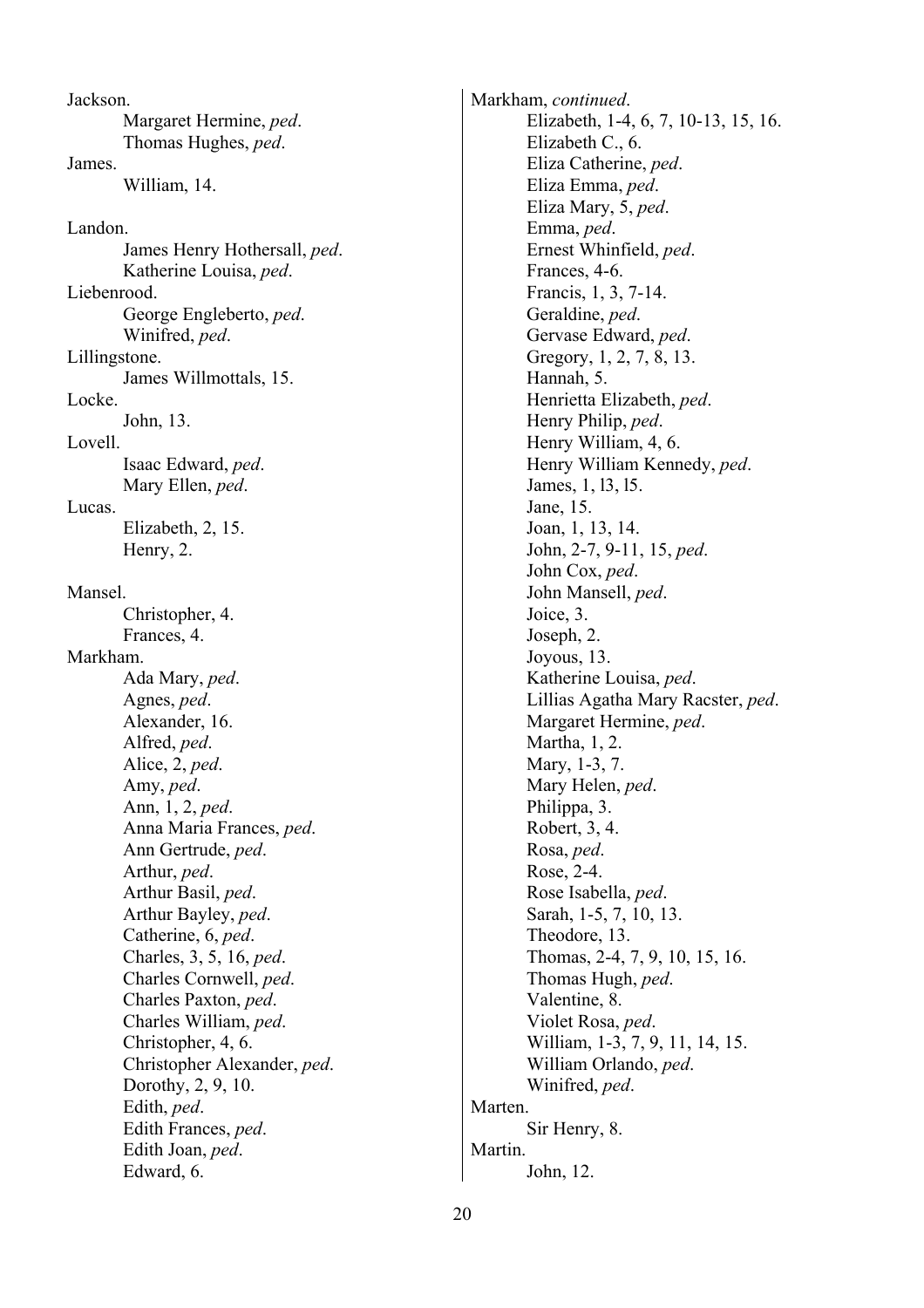Mason. Ann, 7. Elizabeth, 7. William, 7. Mericke. William, 8, 14. Mesrs. Francis, 8. Midleton. Francis, 8. Miles. Anis, 15. Neve. Robert, 7, 8. Packharness. Eliza Mary, 5, *ped*. John, 5, *ped*. Paxton. Sir Joseph, *ped*. Rosa, *ped*. Peake. Elizabeth, 3, 11. Pearson. Dorothy, 2. John, 2, 9, 10. Phillips. Elizabeth C., 6. Plowman. Elizabeth, 3, 4. Henry, 3, 4. Poland. Eliza Catherine, *ped*. James Augustus, *ped*. Racster. Anne Isabella, *ped*. Scarborough. Rose, 2. Segrave. Catherine, *ped*. Thomas, *ped*. Shakwell. Robert, 12, 13.

Simpson. Elizabeth, 3. John, 3. Smith. Ann, *ped*. Charles Sebastian, *ped*. Edith Frances, *ped*. Eliza Emma, *ped*. Frances, 6. Henry, *ped*. John William, 6, *ped*. Reginald Bell, *ped*. Smyth. Robert, 15, 16. Thompson. Sarah, 3. Tomkins. Martin, 12. Tutt. Francis, 3. Sarah, 3. Vincent. Elizabeth, 1. William, 1. Wagstaffe. Hannah, 5. John, 5. Warwick. Sarah, 1. Webster. Hugh, 8. Welstead. Agnes, *ped*. T.R., *ped*. Wilbraham. Martha, 2. Randall, 2, 7, 8. Willmott. James, 14. Woodford. Richard, 10, 16. Yelson. Mary, 15.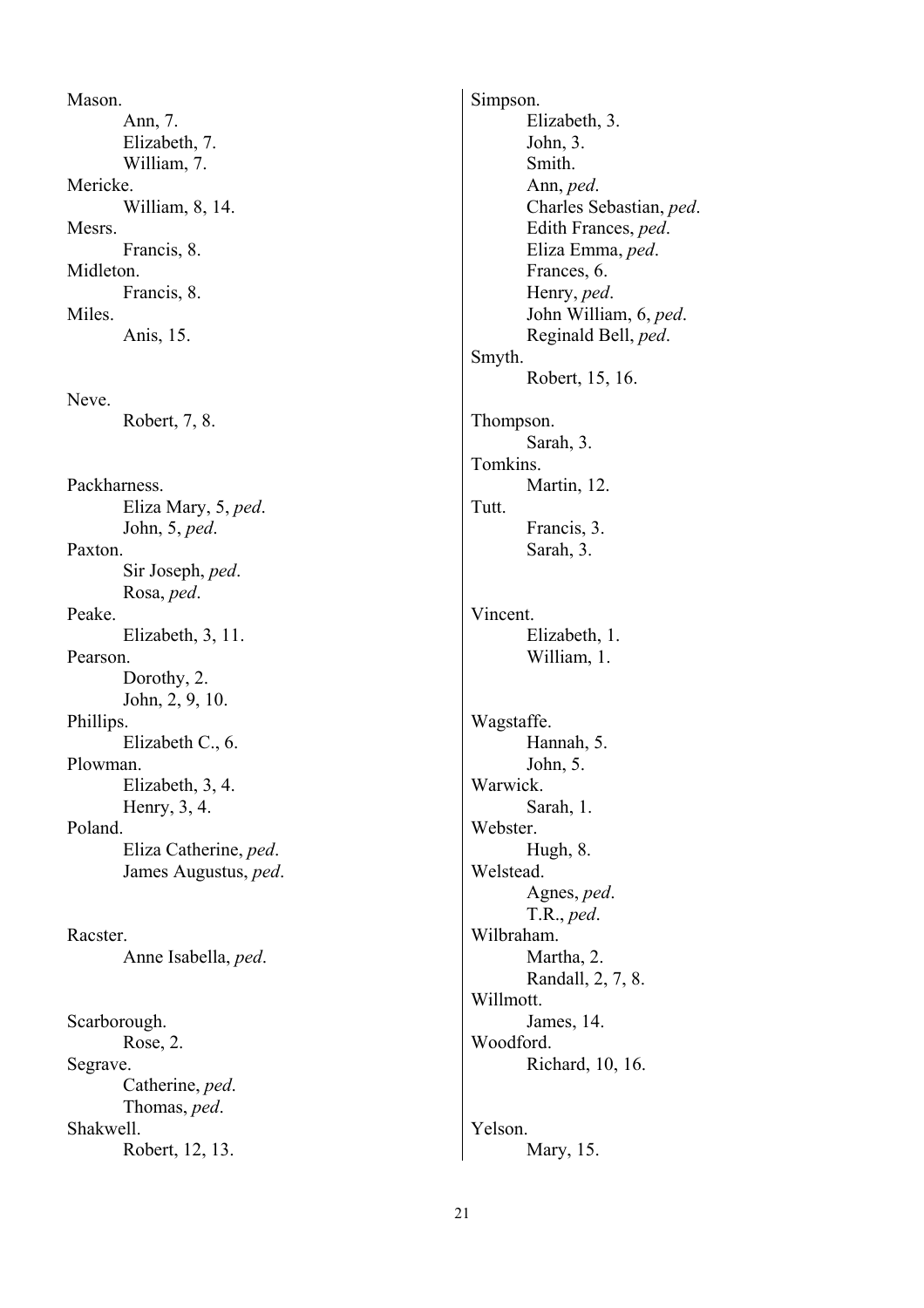### $\sim$  THE WANDERER  $\sim$ O' ALCHEMISTA

#### **DISCLAIMER**

The owner of this digital document takes no responsibility whatsoever for the contents and accuracy of any of the information directly given or from these pages, and rejects any liability due to direct or indirect damages caused by this. *The Wanderer Above The Mists Of Time* website, and all information contained therein, is provided for the purpose of Markham Genealogical Research, and these pages are intended for private use only. Every attempt has been made to ensure complete accuracy of these digital documents. No permission is granted or given for any other purpose, distribution, redistribution, or for commercial use of the digital information and digital images. All digital images and digital books are copyrighted, and all these digital documents remain the sole property of Sir Ken Markham, K.C.B.<sup>95</sup>

#### **ACKNOWLEDGMENTS**

 Mr. Columbus Carl Marcum, W.V., USA, for submitting the original paper book documents.

#### **LAST WORD FROM SIR KEN**

'Genealogical Memoranda' was originally published by Christopher Alexander Markham in 1903. Now, exactly 100 years later, this century old book has been digitally reproduced by Sir Ken Markham, K.C.B.<sup>95</sup> Many hours have gone into this digital restoration to bring it this far, and was a calling in life to do. May the work of Christopher Alexander Markham, and all those Markham researchers that went before us, live on. And to all *The Wanderers* around the World, may you be remembered forever…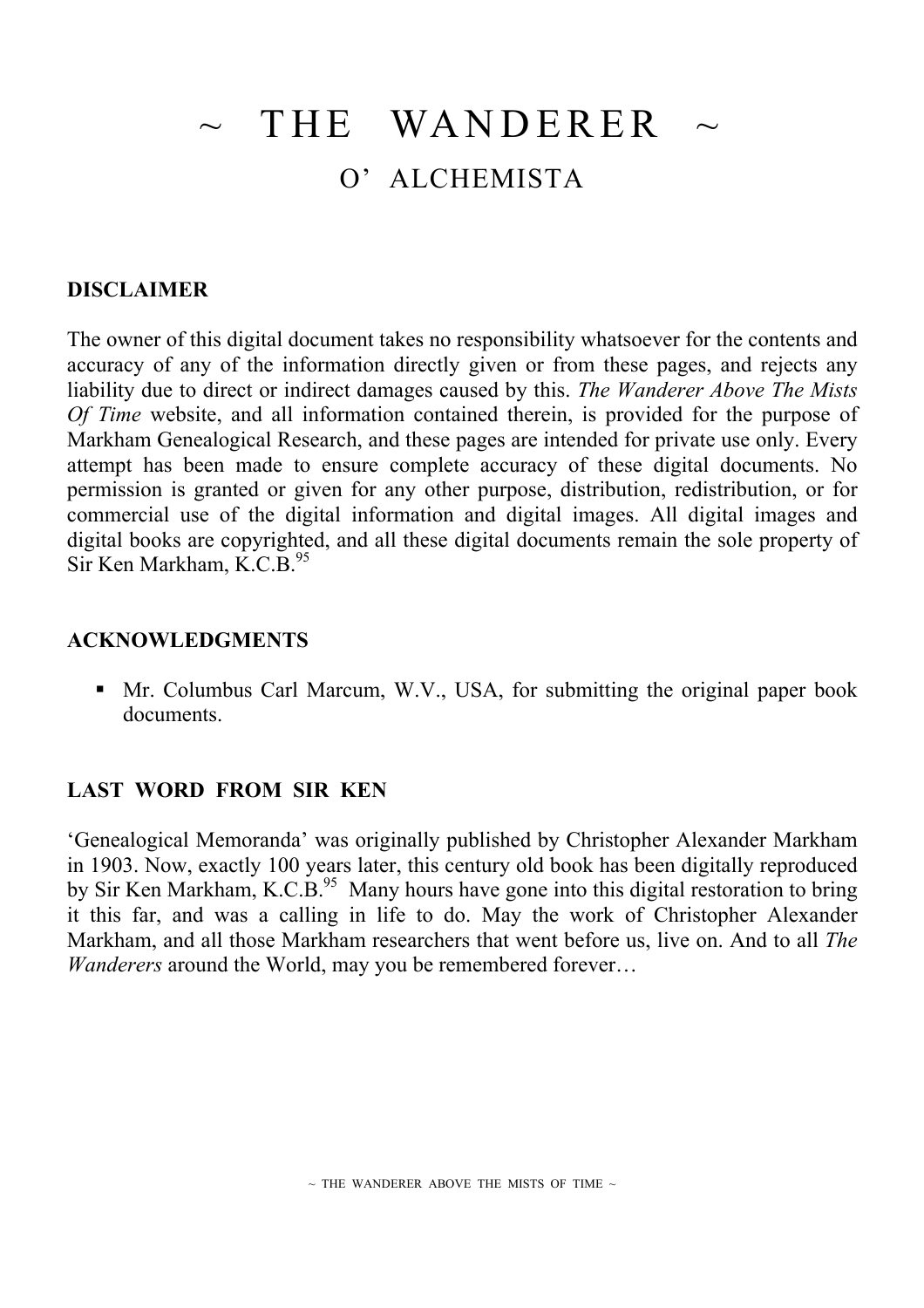# HE WANDERER

**VERSION: 03.12.14.** 

# **WALHALLA**

**The Garden Of The Gods And The Realms Of Serendipity** 

THE INTERNATIONAL BESTSELLER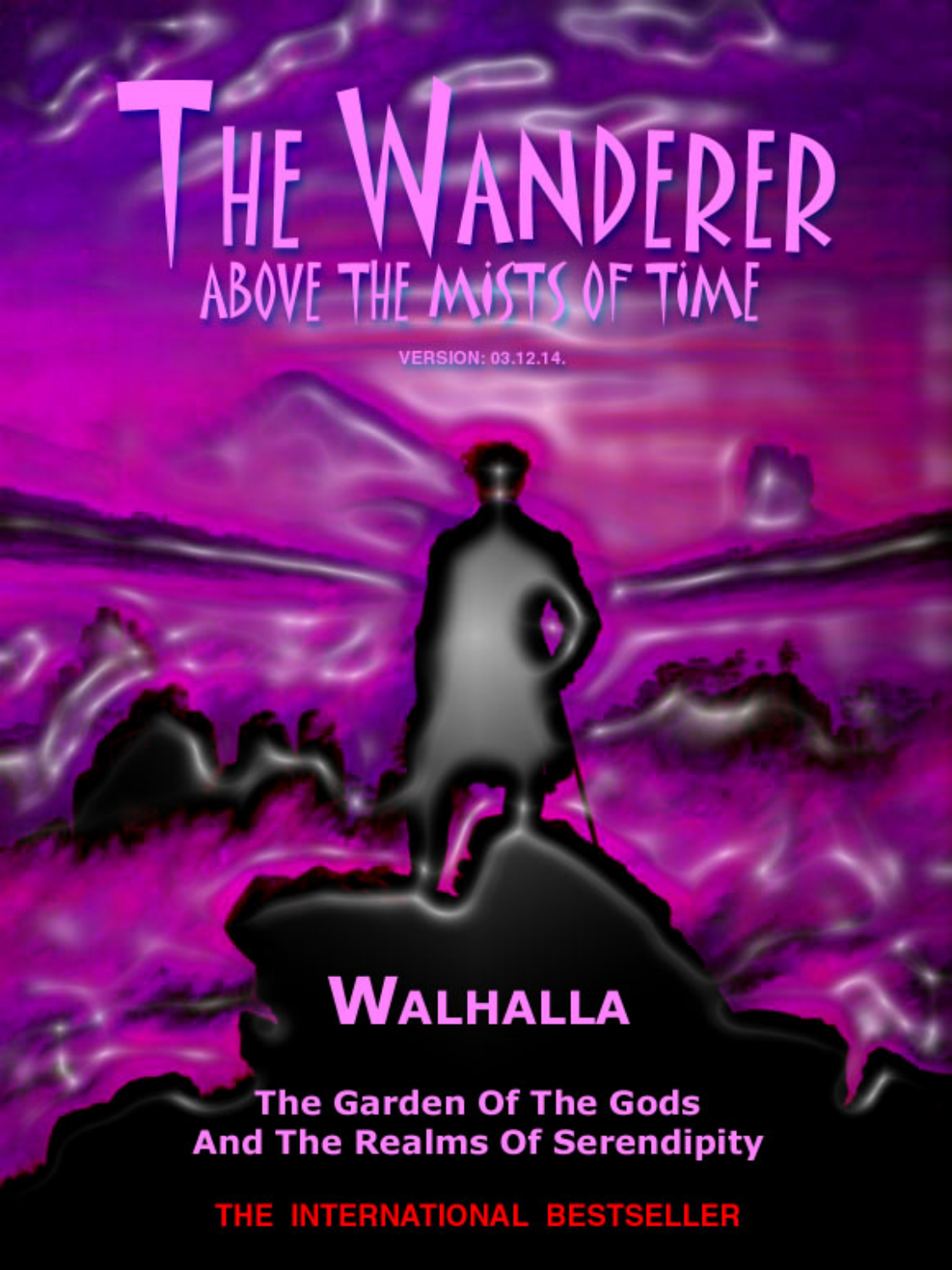# HE WANDERER ABOVE THE MISTS OF TIME

SIR KEN MARKHAM, K.C.B.(95), RSA.

~ GENEALOGIST EXTRA-ORDINAIRE ~ A PHENOMENAL RESEARCHER IN THE MISTS OF TIME

### **THE DANCE OF DEATH**

"HODIE MIHI CRAS TIBI"<br>'AS I AM TODAY - SO YOU WILL BE TOMORROW

"The Wanderer knows full well His destiny, for as He gazes into the Heavens, He sees His yesterdays, and His tomorrows, so what we take with us today, are our tomorrows, of yester year. I have learned that if you must leave a place that you have lived in and loved, and where all your yesterdays are buried deep, leave it any way except a slow way, leave it the fastest way you can.<br>Never turn back, and never believe that an hour you remember is a better hour, because it is dead. Passed years seem safe ones, vanquished one, while the future lives in a cloud, formidable from a distance, the cloud clears as you enter it. I have learnt this, but like everyone, I learnt it late. I learnt what every dreaming child needs to know, no horizon is so far that you cannot see above it or beyond it

> Wherever you are, there you are, never give up, and always finish your Jungle Oats." - Sir Win95.